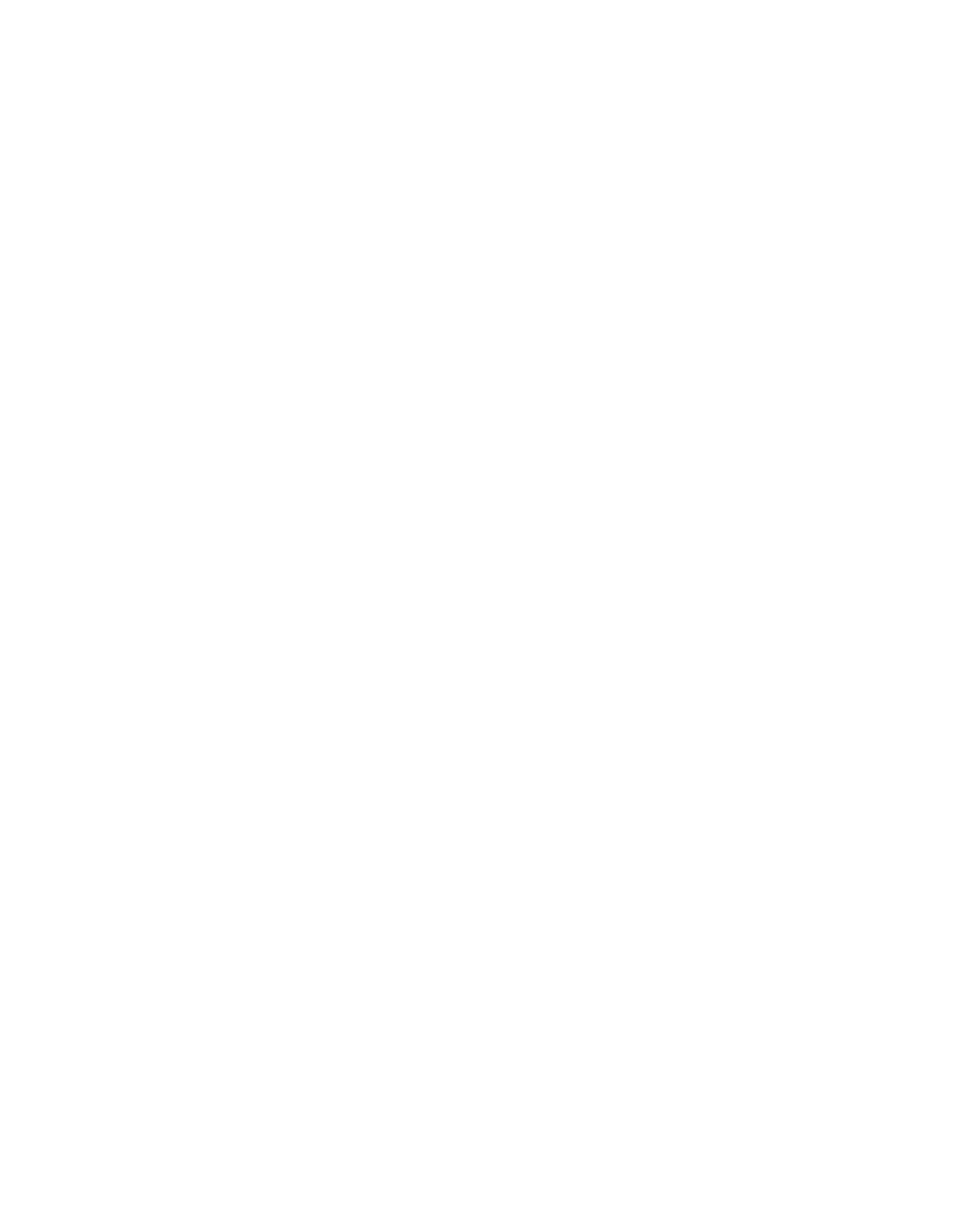# **State of the Workforce Report VII: Region 8**



#### *March 2013*

#### *by*

Samuel Addy, Ph.D., *Director and Research Economist* Kilungu Nzaku, Ph.D., *Postdoctoral Researcher* Carolyn Trent, *Socioeconomic Analyst* Ahmad Ijaz, *Director of Economic Forecasting* Kathleen Gabler, *Socioeconomic Research Associate* Sarah Cover, *Economic Forecaster* Arben Skivjani, *Economic Forecaster*

Center for Business and Economic Research Culverhouse College of Commerce The University of Alabama Box 870221, Tuscaloosa, AL 35487-0221 Tel: (205) 348-6191 Fax: (205) 348-2951 [uacber@cba.ua.edu](mailto:uacber@cba.ua.edu)

Dissemination: Nisa Miranda, *Director*, University of Alabama Center for Economic Development Underemployment Survey: Debra McCallum, *Research Social Scientist and Director of the Capstone Poll* Michael Conaway, *Project Coordinator for the Capstone Poll* Institute for Social Science Research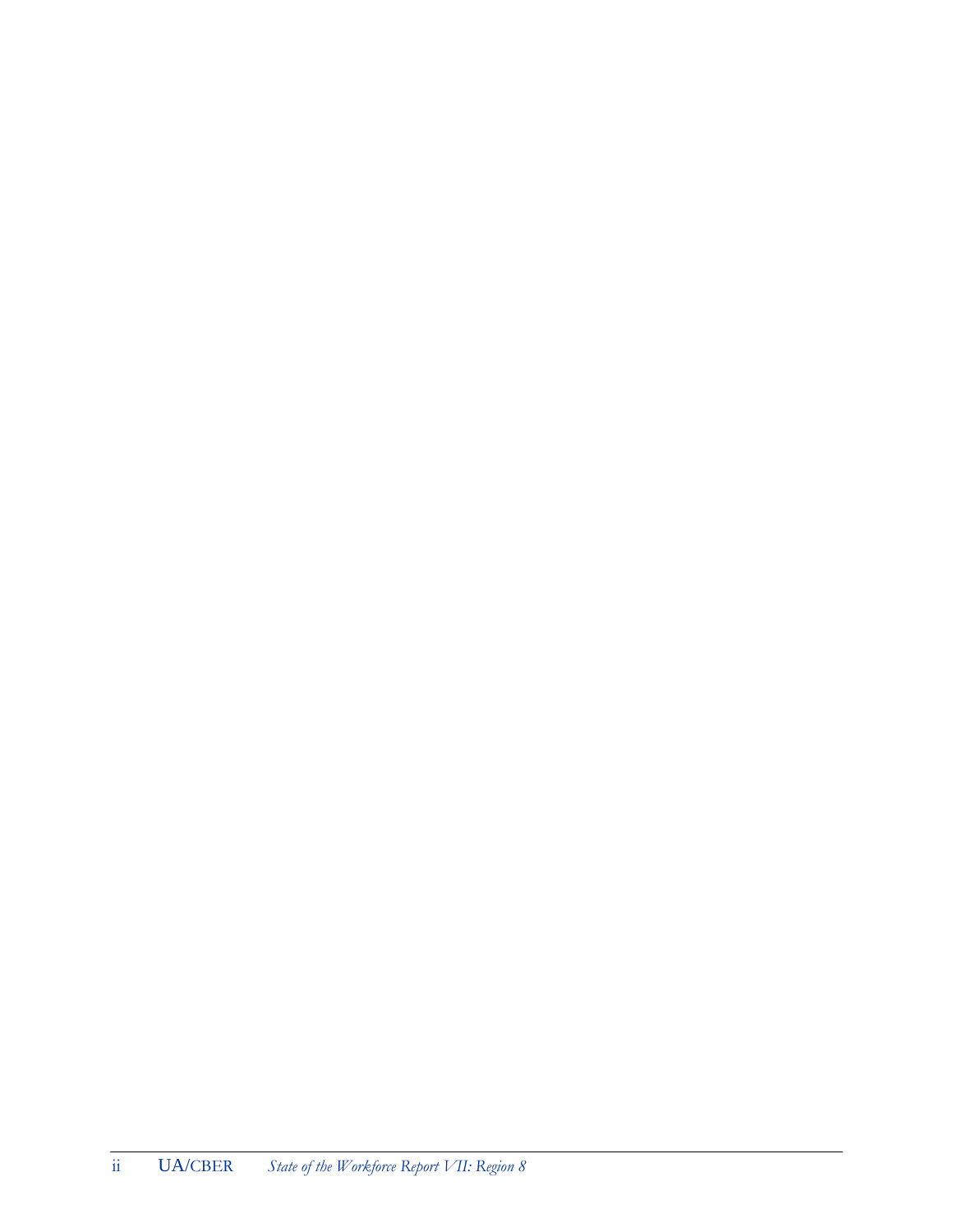# **Acknowledgments**

Completion of this project was due to the timely contributions of many people. We are very grateful to the Labor Market Information (LMI) Division of the Alabama Department of Labor (ADOL). In addition to financial support from ADOL, LMI provided significant staff time and this report would not have been possible without large amounts of data from LMI.

Many thanks also to our colleagues at the Center for Business and Economic Research, the Capstone Poll, the Institute for Social Science Research, and the University of Alabama Center for Economic Development for their help on various phases of this research project. Last, but not least, much gratitude is owed to the thousands of Alabamians who responded to the extensive survey on the state's workforce and related issues, as well as to the community and industry leaders whose work on these issues provides the critical data required in reports of this kind.

Funding for this project was provided by:

Alabama Department of Economic and Community Affairs Alabama Department of Labor Alabama Department of Postsecondary Education Alabama Industrial Development Training The University of Alabama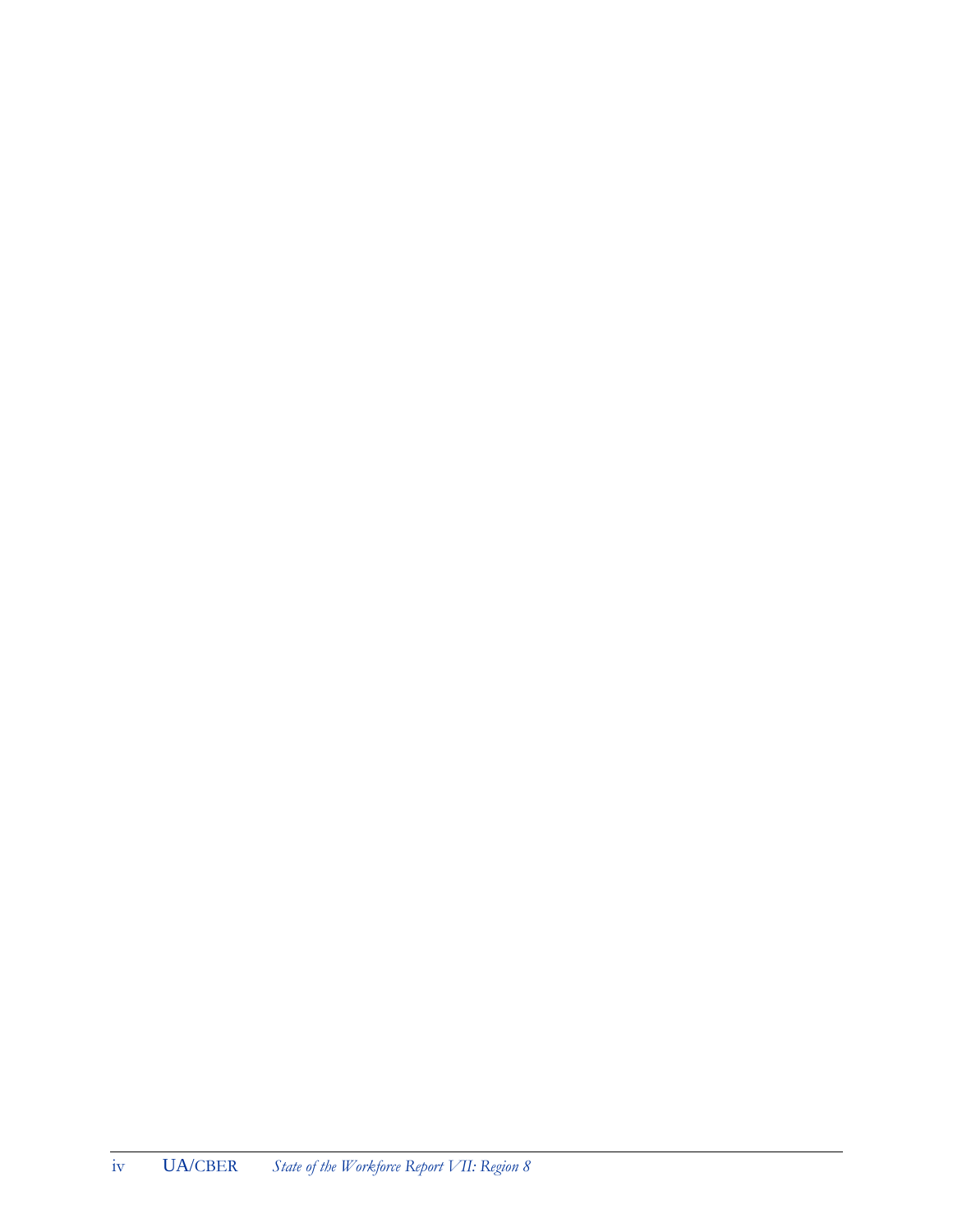# **Contents**

| Acknowledgments                                                          | $\mathop{\text{iii}}$     |
|--------------------------------------------------------------------------|---------------------------|
| Summary                                                                  | $\overline{\mathrm{vii}}$ |
| <b>Workforce Supply</b>                                                  | $\mathbf{1}$              |
| Labor Force Activity                                                     | $\mathbf{1}$              |
| Commuting Patterns                                                       | 3                         |
| Population                                                               | 3                         |
| Per Capita Income                                                        | 5                         |
| <b>Educational Attainment</b>                                            | 5                         |
| Underemployment and Available Labor                                      | $\overline{7}$            |
| <b>Workforce Demand</b>                                                  | 11                        |
| Industry Mix                                                             | 11                        |
| Job Creation and Net Job Flows                                           | 12                        |
| High-Demand, Fast-Growing, High-Earning, and Sharp-Declining Occupations | 13                        |
| Skills and Skills Gap Analyses                                           | 17                        |
| <b>Education and Training Issues</b>                                     | 20                        |
| <b>Implications and Recommendations</b>                                  | 23                        |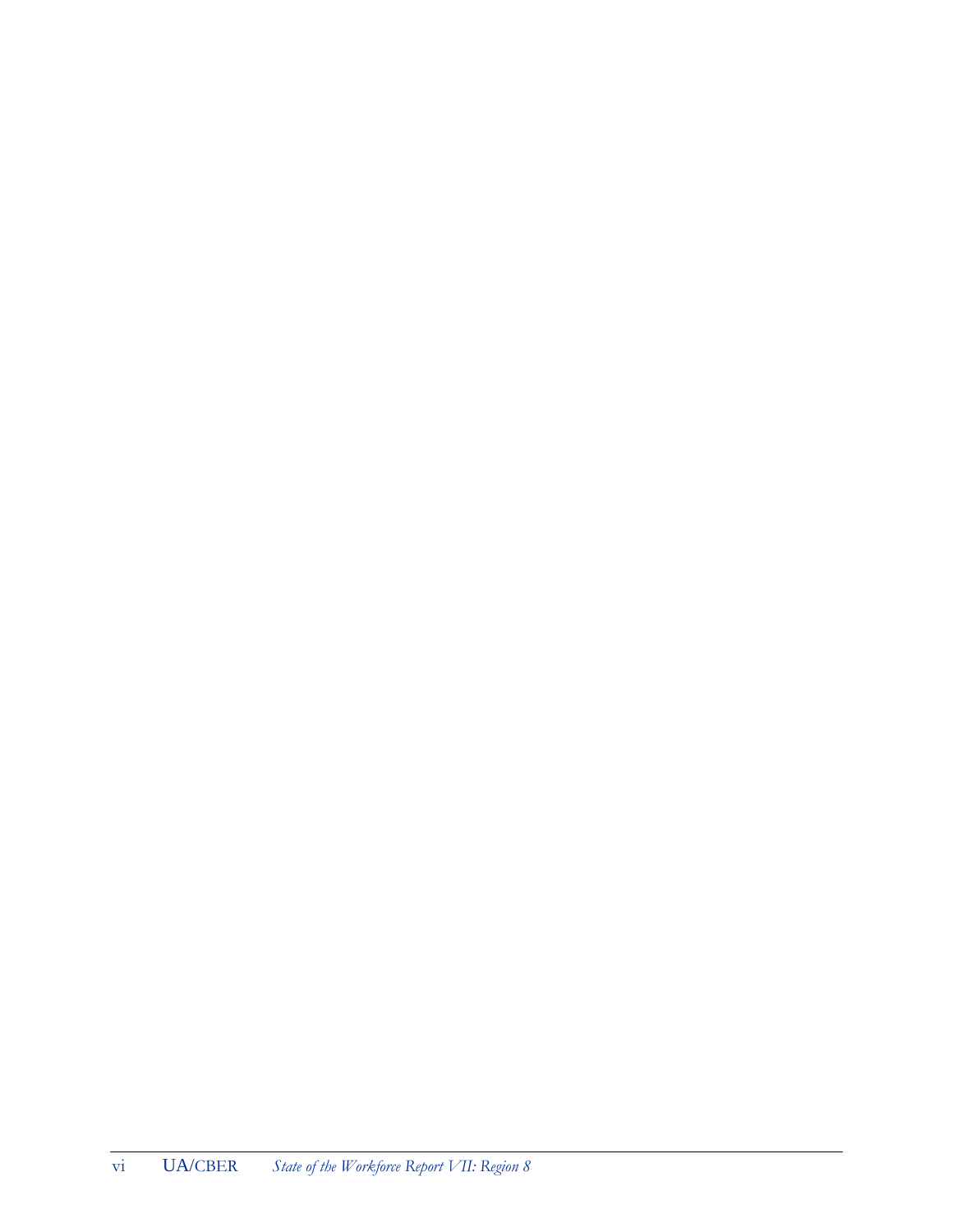# **Summary**

- This report analyzes workforce supply and demand issues using available metrics of workforce characteristics for Workforce Development Region 8 and presents some implications and recommendations.
- Region 8 had a 7.0 percent unemployment rate in December 2012, with 8,199 unemployed. An underemployment rate of 25.8 percent for 2012 means that the region has 36,130-strong available labor pool that includes 27,931 underemployed workers who are looking for better jobs and are willing to commute farther and longer for such jobs.
- More job opportunities in the surrounding regions and Georgia increased net out-commuting from 8,673 in 2005 to 10,452 in 2010. Despite the increased commuting in the region, commute times and distances were down in 2012 implying that congestion eased. Congestion is likely to be problematic as the region recovers from the recent recession. This implies that continuous maintenance and development of transportation infrastructure and systems is important.
- By sector the top five employers in the region are educational services; manufacturing; retail trade; health care and social assistance; and accommodation and food services. These five industries provided 52,392 jobs, 68.1 percent of the regional total in the first quarter of 2012. Three of the leading employers paid higher wages than the region's \$2,785 monthly average. Economic development should aim to diversify and strengthen the region's economy by retaining, expanding, and attracting more high-wage providing industries; workforce development should focus on preparing workers for these industries.
- On average 3,917 jobs were created per quarter from second quarter 2001 to first quarter 2012 and quarterly net job flows averaged 437. Job creation is the number of new jobs that are created either by new businesses or through expansion of existing firms. Net job flows reflect the difference between current and previous employment at all businesses.
- The top five high-demand occupations are Secretaries, Except Legal, Medical, and Executive; Nursing Aides, Orderlies, and Attendants; Licensed Practical and Licensed Vocational Nurses; Sales Representatives, Wholesale and Manufacturing, Except Technical and Scientific Products; and Accountants and Auditors.
- The top five fast-growing occupations are Aircraft Structure, Surfaces, Rigging, and Systems Assemblers; Aircraft Mechanics and Service Technicians; Chemical Equipment Operators and Tenders; Biological Technicians; and Personal and Home Care Aides.
- The top 50 high-earning occupations are mainly in management, health, engineering, computer, postsecondary education, and legal fields and have a minimum salary of \$72,197. Four of the top 10 are management occupations, three are in postsecondary education and two are in health.
- Of the top 40 high-demand, the top 20 fast-growing, and 50 high-earning occupations, two belong to all three categories. Three jobs are both high-demand and fast-growing. Nine occupations are in high-demand and high-earning.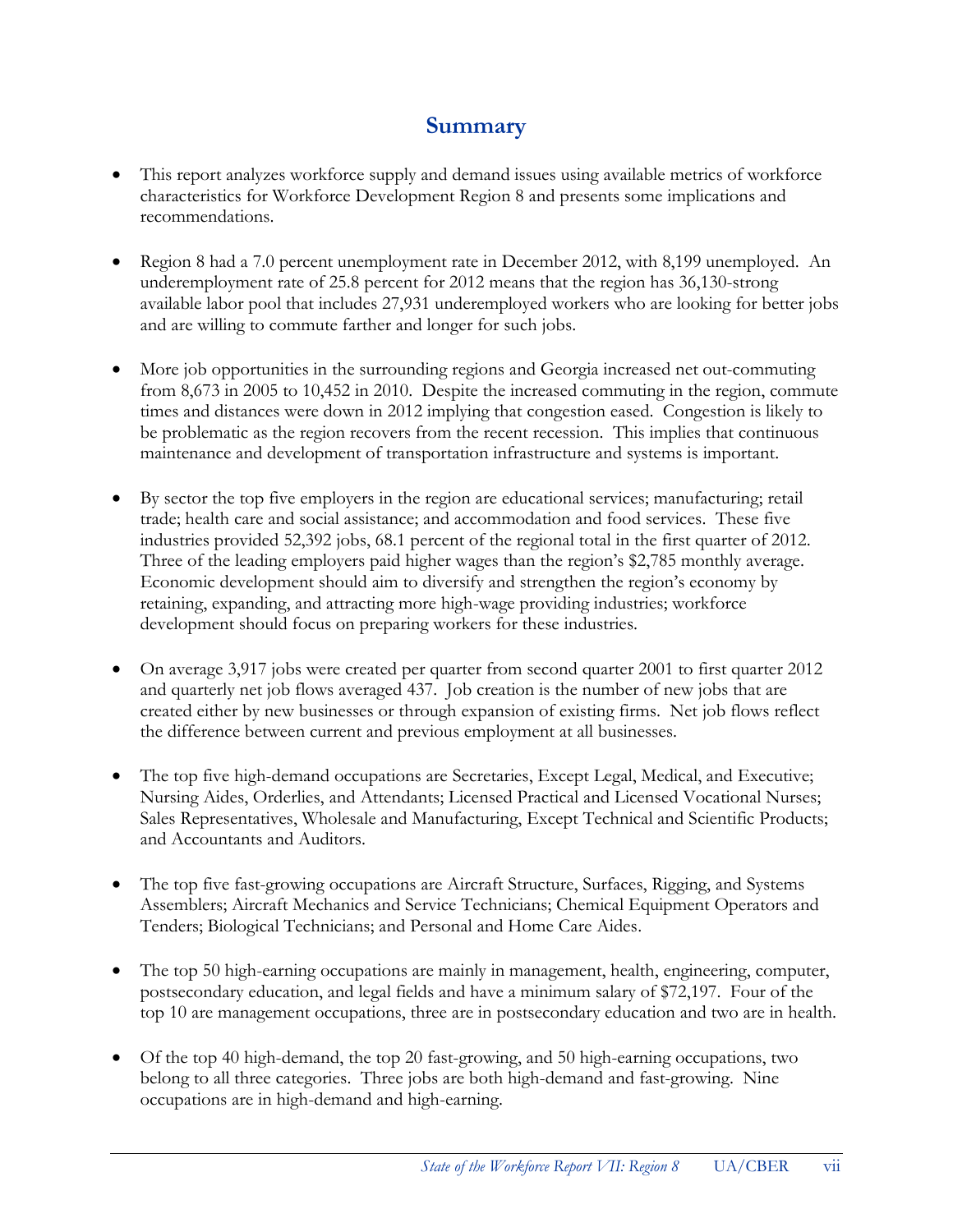- Of the region's 597 occupations, 19 are expected to decline over the 2010 to 2020 period by at least five percent. Education and training for these occupations should slow accordingly.
- Skill and education requirements for jobs keep rising. Educational and training requirements of high-demand, fast-growing, and high-earning occupations demonstrate the importance of education in developing the future workforce. In the future, more jobs will require postsecondary education and training at a minimum.
- The importance of basic skills generally and for high-demand, high-growth, and high-earning jobs indicates a strong need for training in these skills. For Region 8 the pace of training needs to increase for technical, systems, and two basic (science and mathematics) skills. The scale of training should be raised for basic and social skills. Ideally, all high school graduates should possess basic skills so that postsecondary and higher education can focus on other and more complex skills. Employers should be an integral part of planning for training as they can help identify future skill needs and any existing gaps.
- From a 2010 base, worker shortfalls of 7,831 and 17,672 are expected for 2020 and 2030, respectively. This will demand a focus on both worker skills and the expected shortfall through 2030. Worker shortfalls in critical occupations will also need to be addressed continuously. Strategies to address skill needs and critical occupation shortfalls should aim to raise worker productivity and increase labor force participation and might include: (1) improvements in education and its funding; (2) continuation and enhancement of programs to assess, retrain, and place dislocated workers; (3) focus on hard-to-serve populations (e.g. out-of-school youth); (4) lowering the high school dropout rate; (5) use of economic opportunities to attract new and younger residents; (6) encouragement of older worker participation in the labor force; and (7) facilitation of in-commuting.
- Improving education is important because (i) a highly educated and productive workforce is a critical economic development asset, (ii) productivity rises with education, (iii) educated people are more likely to work, and (iv) it yields high private and social rates of return on investment. Workforce development must view all of education and other programs (e.g. adult education, career technical training, worker retraining, career readiness, etc.) as one system. Funding to support workforce development may require tax reform at state and local levels and should provide for flexibility as workforce needs change over time and demand different priorities. Publicizing both private and public returns to education can encourage individuals to raise their own educational attainment levels, while also promoting public and legislative support for education.
- Higher incomes that come with improved educational attainment and work skills will help to increase personal income for the region as well as raise additional local (county and city) tax revenues. This is important, especially for a region whose per capita income is below the state average.
- Both workforce development and economic development are very crucial in building a strong and well-diversified regional economy. Indeed, one cannot achieve success without the other.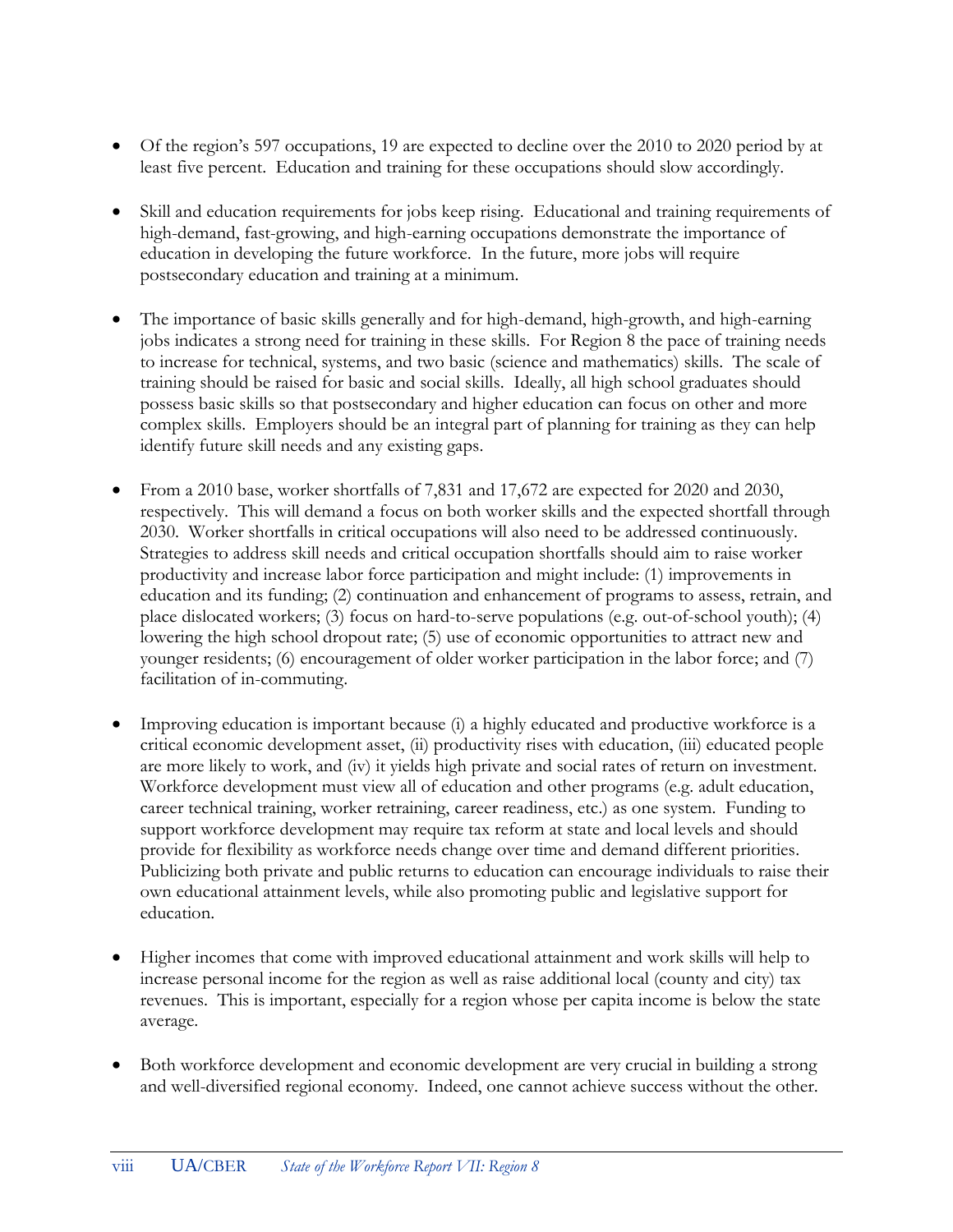# **Workforce Supply**

#### **Labor Force Activity**

 $\overline{a}$ 

The labor force includes all persons in the civilian noninstitutional population who are age 16 and over and who have a job or are actively looking for one. Typically, those who have no job and are not looking for one are not included (e.g. students, retirees, the disabled, and discouraged workers). Table 8.1 shows labor force information for Region 8 and its five counties for 2012 and December  $2012.<sup>1</sup>$ 

|                      |             | 2012 Annual Average |            |             |
|----------------------|-------------|---------------------|------------|-------------|
|                      | Labor Force | Employed            | Unemployed | Rate $(\%)$ |
| <b>Bullock</b>       | 3,669       | 3,147               | 522        | 14.2        |
| Chambers             | 14,641      | 13,204              | 1,437      | 9.8         |
| Lee                  | 66,373      | 61,971              | 4,402      | 6.6         |
| Macon                | 8,456       | 7,578               | 878        | 10.4        |
| Russell              | 23,024      | 20,810              | 2,214      | 9.6         |
| Region 8             | 116,163     | 106,710             | 9,453      | 8.1         |
| Alabama              | 2,152,933   | 1,987,181           | 165,752    | 7.7         |
| <b>United States</b> | 154,975,000 | 142,469,000         | 12,506,000 | 8.1         |
|                      |             | December 2012       |            |             |
|                      | Labor Force | Employed            | Unemployed | Rate $(\%)$ |
| <b>Bullock</b>       | 3,559       | 3,093               | 466        | 13.1        |
| Chambers             | 14,559      | 13,411              | 1,148      | 7.9         |
| Lee                  | 67,099      | 63,259              | 3,840      | 5.7         |
| Macon                | 8,419       | 7,690               | 729        | 8.7         |
| Russell              | 23,033      | 21,017              | 2,016      | 8.8         |
| Region 8             | 116,669     | 108,470             | 8,199      | 7.0         |
| Alabama              | 2,154,744   | 2,013,847           | 140,897    | 6.5         |
| <b>United States</b> | 154,904,000 | 143,060,000         | 11,844,000 | 7.6         |

#### **Table 8.1 Region 8 Labor Force Information**

Source: Alabama Department of Labor and U.S. Bureau of Labor Statistics.

The recession that began in December 2007 increased the number of unemployed people and sharply raised county unemployment rates. The economic recovery from the recession has been slow. County unemployment rates have dropped from a range of 6.6 percent to 14.2 percent for 2012 (8.1 percent for the region) to between 5.7 percent and 13.1 percent in December 2012 (7.0 percent for the region). Unemployment was lowest in Lee County, which was the only county with a lower rate than the state's 6.5 percent. Bullock County, which saw continued job losses in textile manufacturing, had the highest unemployment rate.

Annual unemployment rates for 2000 to 2012 are shown in Figure 8.1. The region's unemployment rates were low before the most recent recession, which raised the region's unemployment rate to double digit levels in 2009 and 2010. As the economy recovers, the unemployment rate is declining, albeit at a slow pace. By 2012 the region's unemployment rate was down to 8.1 percent and is

<sup>1</sup> Alabama labor force information is available from the Labor Market Information (LMI) Division of the Alabama Department of Labor. LMI compiles data in cooperation with the U.S. Bureau of Labor Statistics.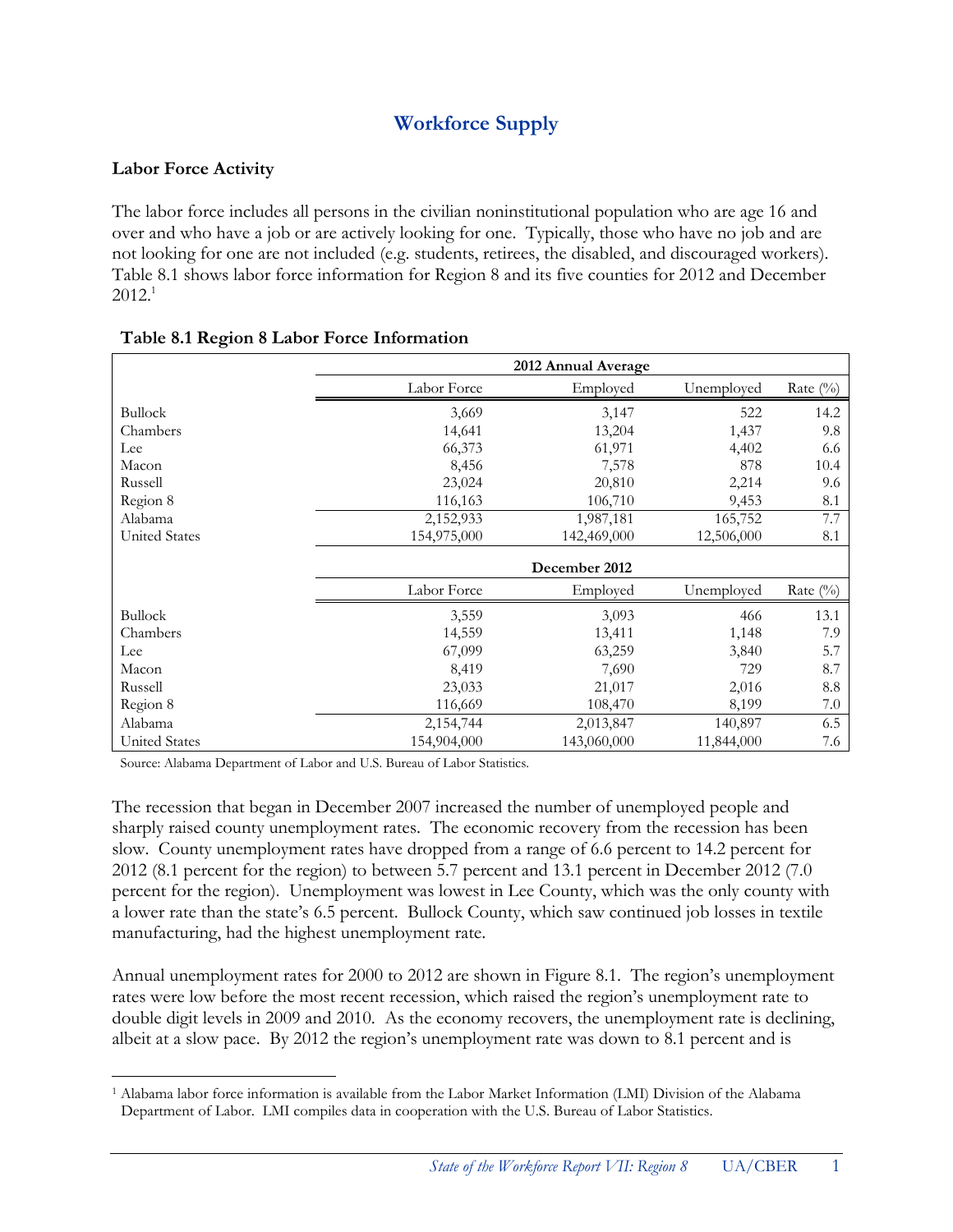expected to continue to dropping. Year-to-date monthly labor force data point to a lower, but still high regional unemployment rate for 2013 than seen in 2012 however, the recession is expected to keep unemployment high for a few more years.



Source: Alabama Department of Labor.

Nonagricultural employment of the region's residents averaged 73,278 quarterly from the second quarter of 2001 to the first quarter of 2012 (Figure 8.2). The number of jobs reached its highest levels in 2007, but the recent recession caused employment levels to drop. After the drop, the number of jobs leveled out from the first quarter of 2009 to the third quarter of 2010, but has since started trending upwards at a slow pace.



Source: Alabama Department of Labor and U.S. Census Bureau.

Table 8.2 shows worker distribution by age in Region 8 for the first quarter of 2012. The region's workforce is younger than the state's. Older workers, age 55 and over, are 17.9 percent of the region's nonagricultural employment compared to 19.7 percent for Alabama. Those who are age 65 and over constitute 4.0 percent of nonagricultural employment versus 4.4 percent for the state. Even so, labor force participation of younger residents must increase to meet long term occupational projections for growth and replacement otherwise older workers may have to work longer.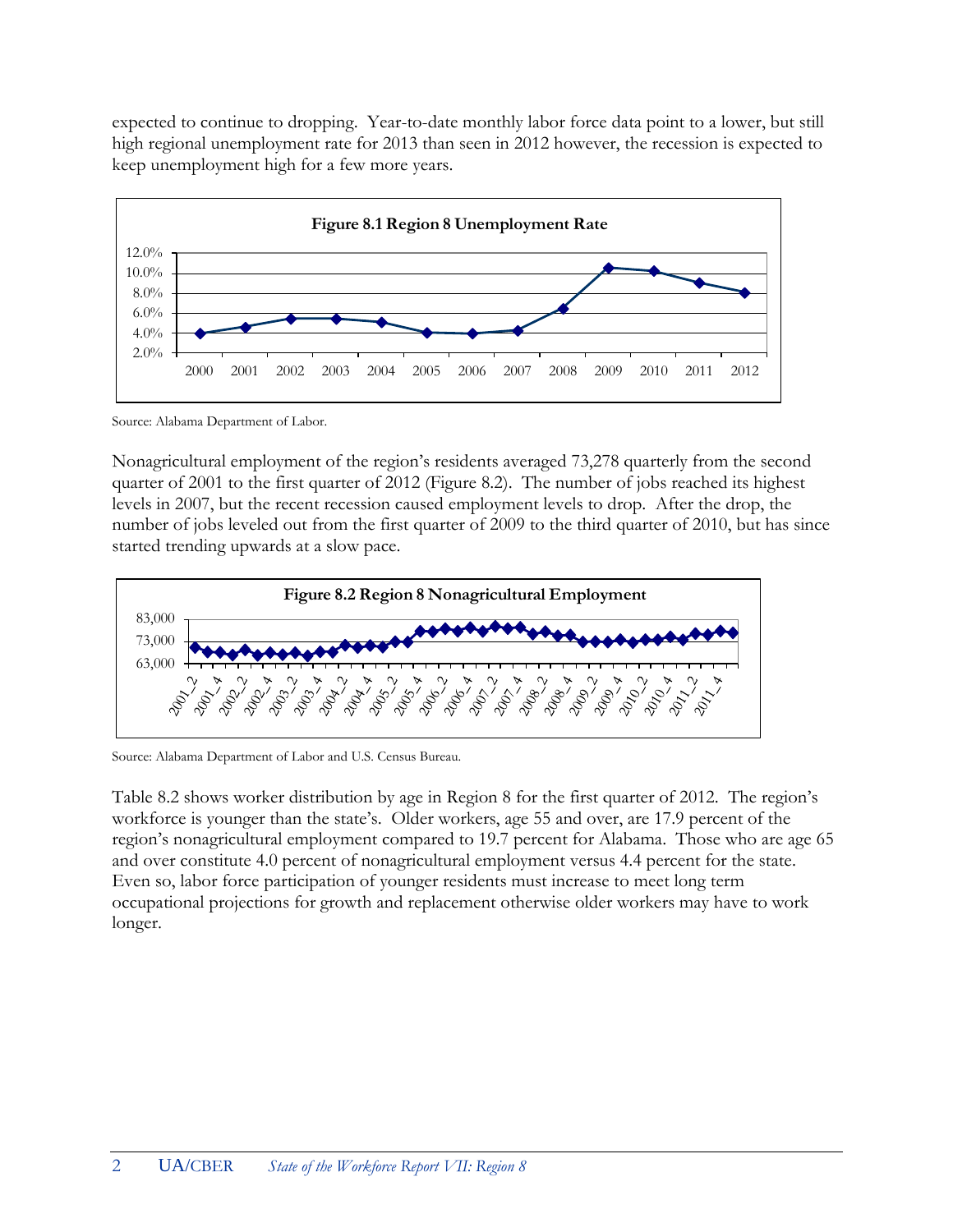|                   | Nonagricultural Employment |         |  |  |  |
|-------------------|----------------------------|---------|--|--|--|
| Age Group         | Number                     | Percent |  |  |  |
| $14 - 18$         | 2,168                      | 2.8     |  |  |  |
| $19 - 24$         | 12,485                     | 16.2    |  |  |  |
| $25 - 34$         | 16,728                     | 21.8    |  |  |  |
| $35 - 44$         | 15,950                     | 20.7    |  |  |  |
| $45 - 54$         | 15,804                     | 20.6    |  |  |  |
| 55-64             | 10,676                     | 13.9    |  |  |  |
| $65+$             | 3,064                      | 4.0     |  |  |  |
| 45 and over total | 13,740                     | 17.9    |  |  |  |
| Total all ages    | 76,875                     | 100.0   |  |  |  |

**Table 8.2 Workers by Age Group (First Quarter 2012)**

Note: Rounding errors may be present. Nonagricultural employment is by place of work not residence. Source: U.S. Census Bureau, Local Employment Dynamics Program.

#### **Commuting Patterns**

In 2005 more residents commuted out of the region for work than nonresidents who commuted in; the number of in- and out-commuters was 51,725 and net out-commuters were 8,673 (Table 8.3). In 2006 more people (51,654) were commuting but net outflow shrunk to 4,280 as economic development successes yielded more jobs in the region. The most recent recession lowered regional employment causing commuter inflow to drop and outflow to rise significantly in 2009. Consequently, net outflow rose to 14,385 before declining to 10,452 in 2010. Lee County has the largest share of commuters and Bullock has the smallest. Table 8.3 also shows that commute times and distances are up in 2012 from 2011 for residents, implying that congestion eased. However, congestion is likely to be a major issue as the regional economy recovers and the military BRAC program in nearby Fort Benning in Georgia progresses. Regional transportation infrastructure and systems must be maintained and developed to ensure a smooth flow of goods and movement of workers. Impeding the mobility of workers and goods can delay or slow economic recovery.

#### **Population**

The Region 8 population count of 259,775 for 2010 is 9.5 percent more than was recorded in 2000 (Table 8.4). The region's population grew faster in this decade than Alabama's 7.5 percent growth rate. Population grew in two counties but shrank in the other three. Population growth was fastest in Lee County, which also added the most residents. Bullock, Chambers, and Macon counties lost population during the decade.

Table 8.5 shows Region 8's population counts, estimates, and projections by age group. The population aged 65 and over is expected to grow rapidly, with the first of the baby boom generation having turned 65 in 2011. Consequently, growth of the prime working age group (20-64) and youth (0-19) will lag that of the total population through 2030. This poses a challenge for workforce development. If employment growth outpaces labor force growth as is expected in the long term, communities that experience rapid job gains may need to consider investments in amenities and infrastructure to attract new residents.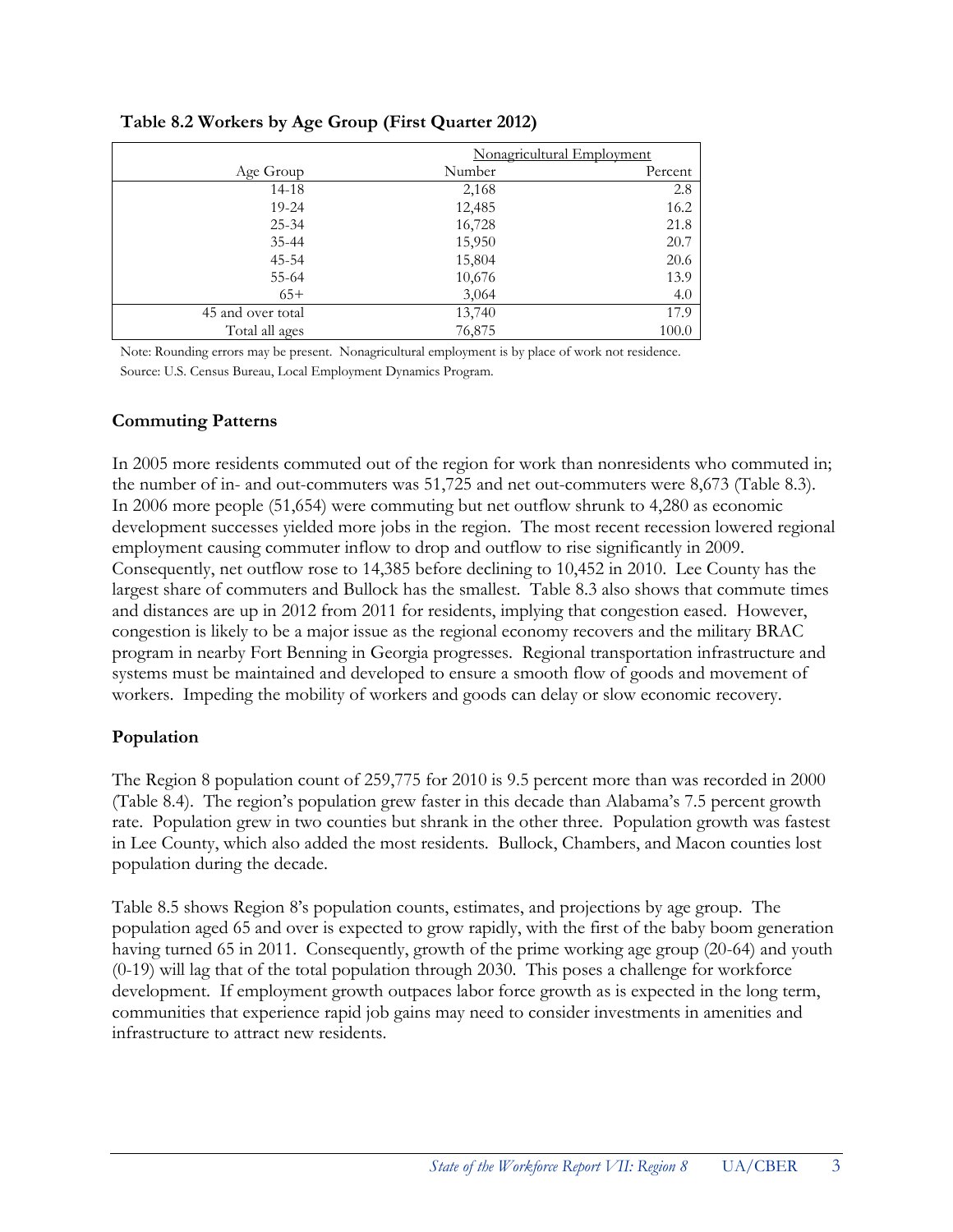**Table 8.3 Commuting Patterns**

| Year            | <b>Region 8 Inflow</b>         |         | <b>Region 8 Outflow</b> |           |         |                    |
|-----------------|--------------------------------|---------|-------------------------|-----------|---------|--------------------|
|                 | Number                         |         |                         | Number    |         |                    |
| 2005            | 21,526                         |         |                         | 30,199    |         |                    |
| 2006            | 23,687                         |         |                         | 27,967    |         |                    |
| 2007            | 24,749                         |         |                         | 35,483    |         |                    |
| 2008            | 25,770                         |         |                         | 35,394    |         |                    |
| 2009            | 23,524                         |         |                         | 37,909    |         |                    |
| 2010            | 26,564                         |         |                         | 37,016    |         |                    |
|                 |                                |         |                         |           |         |                    |
| <b>Region 8</b> | <b>Inflow</b> , 2010           |         | Outflow, 2010           |           |         |                    |
| Counties        | Number                         | Percent |                         | Number    | Percent |                    |
| <b>Bullock</b>  | 1,636                          | 4.4     |                         | 2,459     | 5.2     |                    |
| Chambers        | 3,289                          | 8.8     |                         | 9,569     | 20.1    |                    |
| Lee             | 21,612                         | 58.0    |                         | 16,566    | 34.7    |                    |
| Macon           | 3,061                          | 8.2     |                         | 5,635     | 11.8    |                    |
| Russell         | 7,661                          | 20.6    |                         | 13,482    | 28.3    |                    |
|                 |                                |         |                         |           |         |                    |
|                 |                                |         |                         |           |         | Percent of workers |
|                 | Average commute time (one-way) |         | 2004                    | 2005/2006 | 2008    | 2009               |
|                 | Less than 20 minutes           |         | 55.5                    | 55.8      | 52.9    | 54.5               |

| Average commute time (one-way)      | 2004 | 2005/2006 | 2008 | 2009 | 2010 | 2011 | 2012 |
|-------------------------------------|------|-----------|------|------|------|------|------|
| Less than 20 minutes                | 55.5 | 55.8      | 52.9 | 54.5 | 54.0 | 55.5 | 56.0 |
| $20 \text{ to } 40 \text{ minutes}$ | 31.9 | 34.9      | 30.4 | 27.8 | 29.2 | 30.0 | 32.6 |
| 40 minutes to an hour               | 9.2  | 5.1       | 9.7  | 14.6 | 13.3 | 12.2 | 6.9  |
| More than an hour                   | 2.0  | 0.3       | 4.1  | 0.7  | 1.3  | 0.7  | 1.2  |
| Average commute distance (one-way)  | 2004 | 2005/2006 | 2008 | 2009 | 2010 | 2011 | 2012 |
| Less than 10 miles                  | 43.1 | 46.2      | 44.6 | 46.1 | 45.8 | 42.6 | 42.3 |
| 10 to 25 miles                      | 32.5 | 34.6      | 32.5 | 33.7 | 31.5 | 38.6 | 40.2 |
| $25$ to $45$ miles                  | 16.4 | 12.2      | 14.7 | 13.8 | 15.6 | 13.8 | 11.4 |
| More than 45 miles                  | 4.6  | 2.6       | 5.8  | 5.0  | 5.5  | 4.7  | 5.2  |

Note: Rounding errors may be present.

Source: U.S. Census Bureau; Alabama Department of Labor; and Center for Business and Economic Research, The University of Alabama.

#### **Table 8.4 Region 8 Population**

|                      | 1990<br>Census | 2000<br>Census | 2010<br>Census | Change<br>2000-2010 | $%$ Change<br>2000-2010 |
|----------------------|----------------|----------------|----------------|---------------------|-------------------------|
| <b>Bullock</b>       | 11,042         | 11,714         | 10,914         | $-800$              | $-6.8$                  |
| Chambers             | 36,876         | 36,583         | 34,215         | $-2,368$            | $-6.5$                  |
| Lee                  | 87,146         | 115,092        | 140,247        | 25,155              | 21.9                    |
| Macon                | 24,928         | 24,105         | 21,452         | $-2,653$            | $-11.0$                 |
| Russell              | 46,860         | 49,756         | 52,947         | 3,191               | 6.4                     |
| Region 8             | 206,852        | 237,250        | 259,775        | 22,525              | 9.5                     |
| Alabama              | 4,040,587      | 4,447,100      | 4,779,736      | 332,636             | 7.5                     |
| <b>United States</b> | 248,709,873    | 281,421,906    | 308,745,538    | 27,323,632          | 9.7                     |

Source: Center for Business and Economic Research, The University of Alabama and U.S. Census Bureau.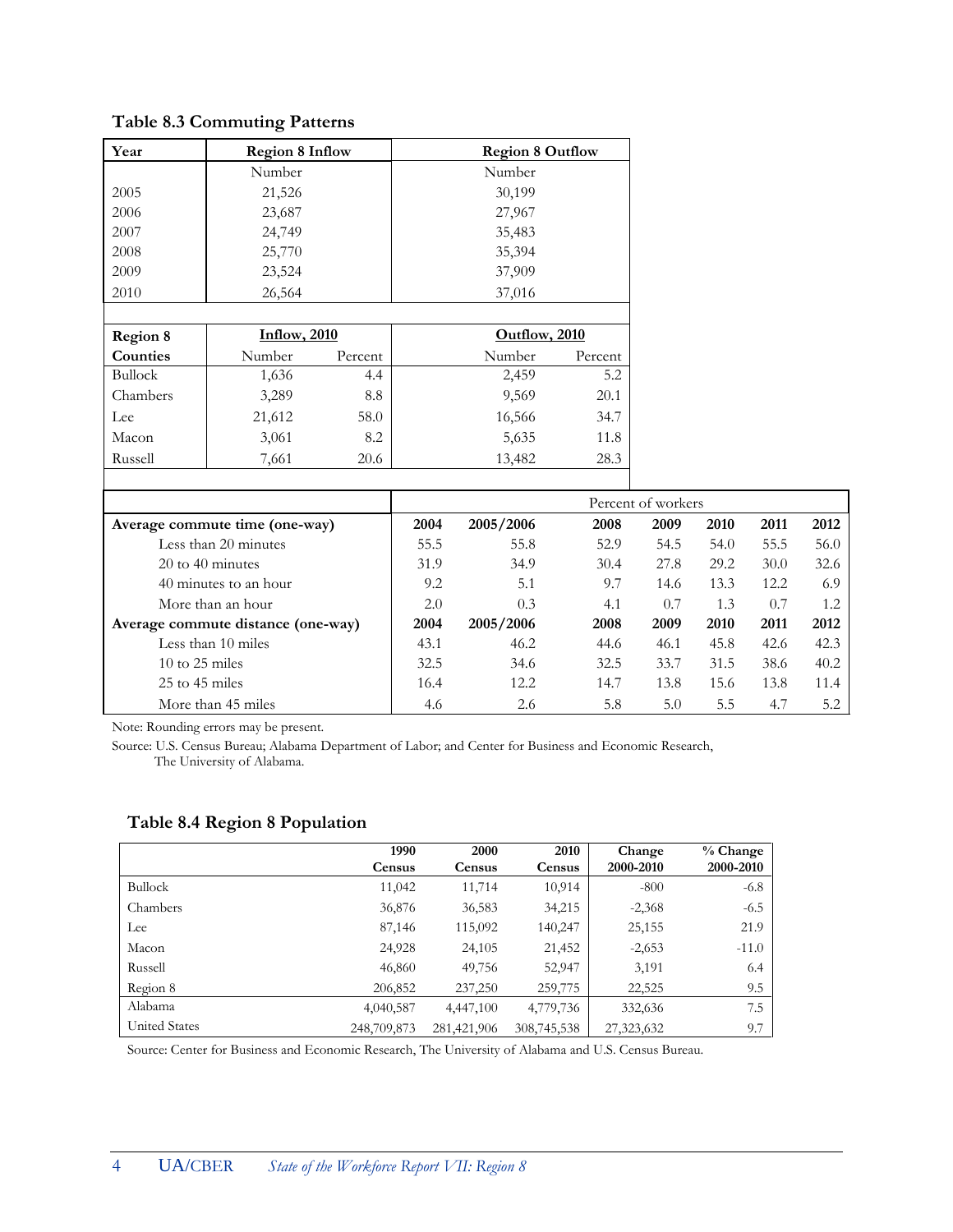| Age Group        | 2000    | 2010    | 2020    | 2030     |
|------------------|---------|---------|---------|----------|
| $0-19$           | 69,621  | 71,330  | 74,555  | 77,227   |
| $20 - 24$        | 27,638  | 29,842  | 30,768  | 32,412   |
| 25-29            | 17,086  | 18,509  | 19,303  | 19,335   |
| $30 - 34$        | 15,353  | 15,731  | 17,781  | 18,955   |
| 35-39            | 16,528  | 15,982  | 17,616  | 18,574   |
| $40 - 44$        | 16,496  | 15,923  | 15,831  | 17,988   |
| 45-49            | 15,093  | 17,152  | 16,512  | 18,173   |
| $50 - 54$        | 13,491  | 17,070  | 16,436  | 16,292   |
| 55-59            | 10,582  | 15,248  | 17,504  | 16,820   |
| $60 - 64$        | 8,646   | 13,346  | 16,967  | 16,346   |
| $65+$            | 26,716  | 29,642  | 41,294  | 54,498   |
| 20-64 Total      | 140,913 | 158,803 | 168,718 | 174,895  |
| Total Population | 237,250 | 259,775 | 284,567 | 306,620  |
| Change from 2010 |         |         |         |          |
| $0-19$           |         |         | $4.5\%$ | 8.3%     |
| $20 - 64$        |         |         | $6.2\%$ | $10.1\%$ |
| Total Population |         |         | $9.5\%$ | $18.0\%$ |

**Table 8.5 Population by Age Group and Projections**

Source: Center for Business and Economic Research, The University of Alabama and U.S. Census Bureau.

#### **Per Capita Income**

Per capita income (PCI) in Region 8 was \$29,375 in 2011 (Figure 8.3), up 50 percent from 2000, but \$5,505 or 16 percent below the state average of \$34,880. Russell County had the highest PCI with \$31,920 and Bullock had the lowest with \$23,188.



Source: U.S. Bureau of Economic Analysis and Center for Business and Economic Research, The University of Alabama.

#### **Educational Attainment**

Educational attainment in 2007 to 2011 of Region 8 residents who were 25 years old and over is shown in Figures 8.4 and 8.5 and Table 8.6. About 81 percent graduated from high school and 22 percent held a bachelor's or higher degree. Lee County has higher educational attainment than the other four counties. Bullock County has the smallest percent of population with a high school diploma or higher and Chambers had the smallest with bachelor's degree or higher. Educational attainment is important as skills rise with education and high-wage jobs for the 21st century demand more skill sets.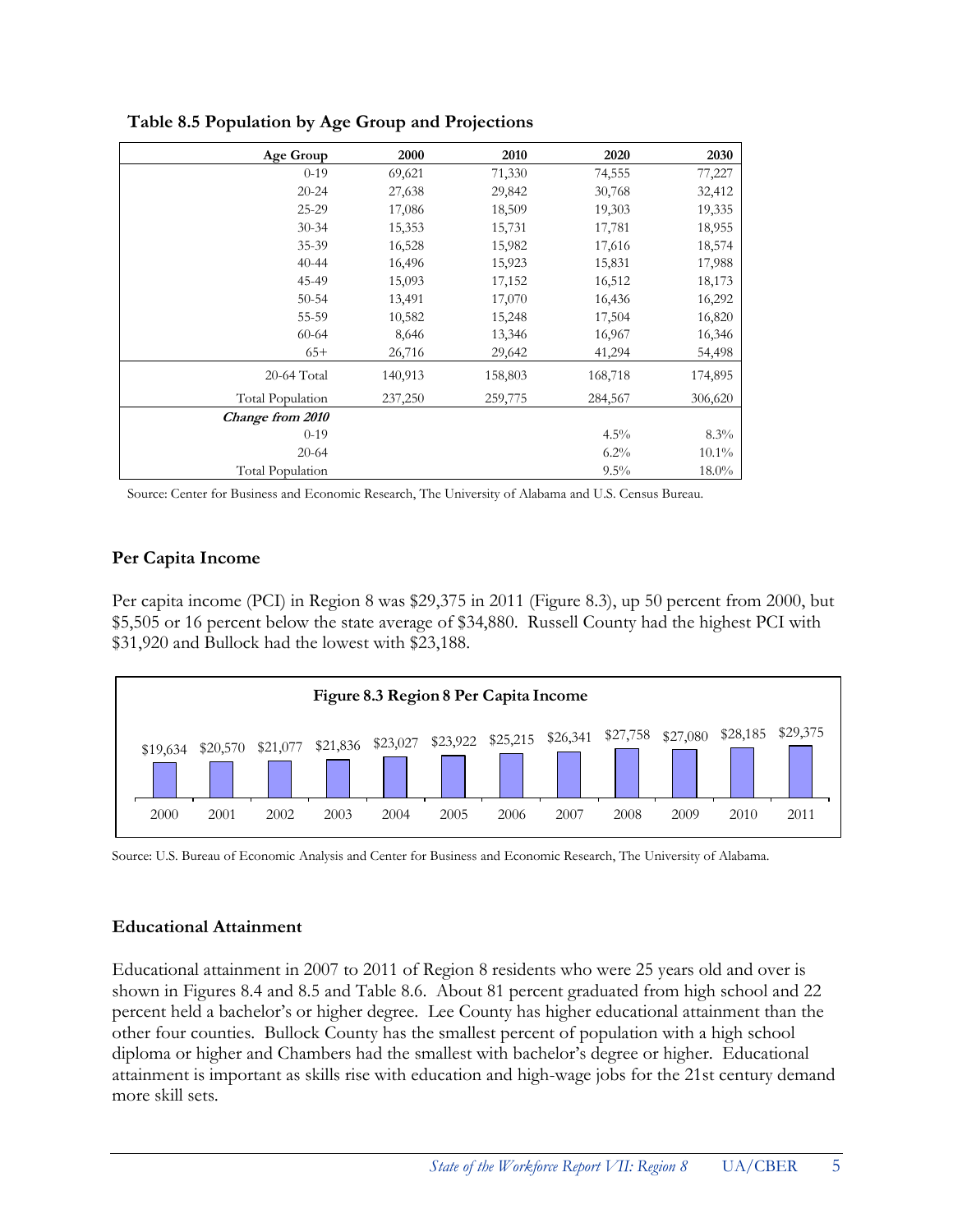|                                              | <b>Bullock</b> | Chambers | Lee    | Macon  | Russell | <b>Region 8</b> |
|----------------------------------------------|----------------|----------|--------|--------|---------|-----------------|
| Total                                        | 7,537          | 23,740   | 77,424 | 12,918 | 34,126  | 155,745         |
| No schooling completed                       | 398            | 355      | 655    | 227    | 420     | 2,055           |
| Nursery to 4th grade                         | 112            | 291      | 440    | 120    | 254     | 1,217           |
| 5th and 6th grade                            | 171            | 430      | 881    | 225    | 658     | 2,365           |
| 7th and 8th grade                            | 245            | 830      | 1,404  | 360    | 1,238   | 4,077           |
| 9th grade                                    | 168            | 1,015    | 1,876  | 252    | 886     | 4,197           |
| 10th grade                                   | 484            | 1,380    | 2,280  | 471    | 1,649   | 6,264           |
| 11th grade                                   | 503            | 1,176    | 2,429  | 567    | 1,876   | 6,551           |
| 12th grade, no diploma                       | 29             | 642      | 1,280  | 509    | 720     | 3,180           |
| High school graduate/equivalent              | 2,614          | 8,634    | 20,886 | 3,736  | 11,460  | 47,330          |
| Some college, less than 1 year               | 253            | 1,668    | 4,341  | 562    | 2,542   | 9,366           |
| Some college, $1 + \text{years}$ , no degree | 1,086          | 3,175    | 11,152 | 2,259  | 5,412   | 23,084          |
| Associate degree                             | 390            | 1,642    | 5,665  | 906    | 2,696   | 11,299          |
| Bachelor's degree                            | 655            | 1,593    | 13,795 | 1,433  | 3,054   | 20,530          |
| Master's degree                              | 328            | 690      | 6,385  | 915    | 1,011   | 9,329           |
| Professional school degree                   | 101            | 152      | 1,386  | 120    | 169     | 1,928           |
| Doctorate degree                             | $\overline{0}$ | 67       | 2,569  | 256    | 81      | 2,973           |

**Table 8.6 Educational Attainment of Population 25 Years and Over, 2007-2011**

Source: Center for Business and Economic Research, The University of Alabama and U.S. Census Bureau.





Source: Center for Business and Economic Research, The University of Alabama and U.S. Census Bureau.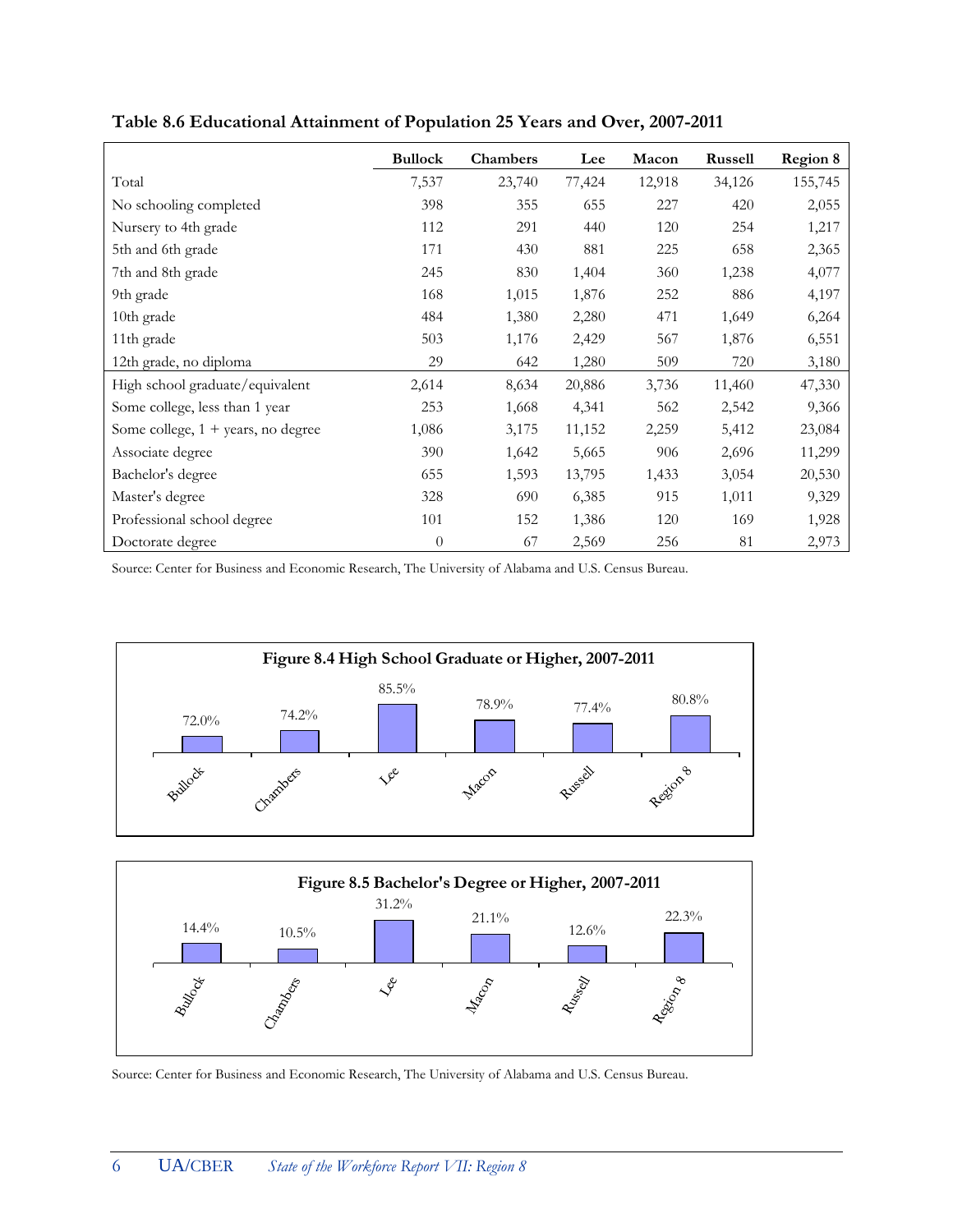#### **Underemployment and Available Labor**

Labor force data are often limited to information on the employed and the unemployed that is available from government sources. However, this information is not complete from the perspective of employers. New or expanding employers are also interested in underemployment because current workers are potential employees. In fact, experience requirements in job ads are evidence that many prospective employers look beyond the unemployed for workers.

Workers in occupations that underutilize their experience, training, and skills are underemployed. These workers might look for other work because their current wages are below what they believe they can earn or because they wish to not be underemployed. Underemployment occurs for various reasons including (i) productivity growth, (ii) spousal employment and income, and (iii) family constraints or personal preferences. Underemployment is unique to areas because of the various contributing factors combined with each area's economic, social, and geographic characteristics.

The existence of underemployment identifies economic potential that is not being realized. It is extremely difficult to measure this economic potential because of uncertainties regarding additional income that the underemployed can bring to an area. It is clear, however, that underemployment provides opportunities for selective job creation and economic growth. A business that needs skills prevalent among the underemployed could locate in places that have such workers regardless of those areas' unemployment rates. A low unemployment rate, which may falsely suggest limited labor availability, is therefore not a hindrance to the business.

The underemployed present a significant labor pool because they tend to respond to job opportunities that they believe are better for reasons that include (i) higher income, (ii) more benefits, (iii) superior terms and conditions of employment, and (iv) a better match with skills, training, and experience. The underemployed also create opportunities for entry level workers as they leave lower-paying jobs for better-paying ones. Even if their previously-held positions are lost or not filled (perhaps due to low unemployment or adverse economic conditions), there is economic growth in gaining higher-paying jobs. Such income growth boosts consumption, savings, and tax collections. Quantifying the size of the underemployed is a necessary first step in considering this group for economic development, workforce training, planning, and other purposes. It is important to note that the underemployed can take on more responsibilities and earn more income, but they cannot be counted on to address possible future worker shortages as they are already employed.

Region 8 had an underemployment rate of 25.8 percent in 2012. Applying this rate to December 2012 labor force data means that 27,931 employed residents were underemployed (Table 8.7). Adding the unemployed gives a total available labor pool of 36,130 for the region. This is 4.4 times the number of unemployed and is a more realistic measure of the available labor pool in the region. Prospective employers must be able to offer the underemployed higher wages, better benefits or terms of employment, or some other incentives to induce them to change jobs. Underemployment rates ranged from 22.6 percent for Lee County to 34.6 percent for Macon. Bullock County had the smallest available labor pool and Lee had the largest. The underemployed are willing to commute farther and longer for a better job. For the one-way commute, 37.4 percent are prepared for 20 or more minutes longer and 28.9 percent will go 20 or more extra miles.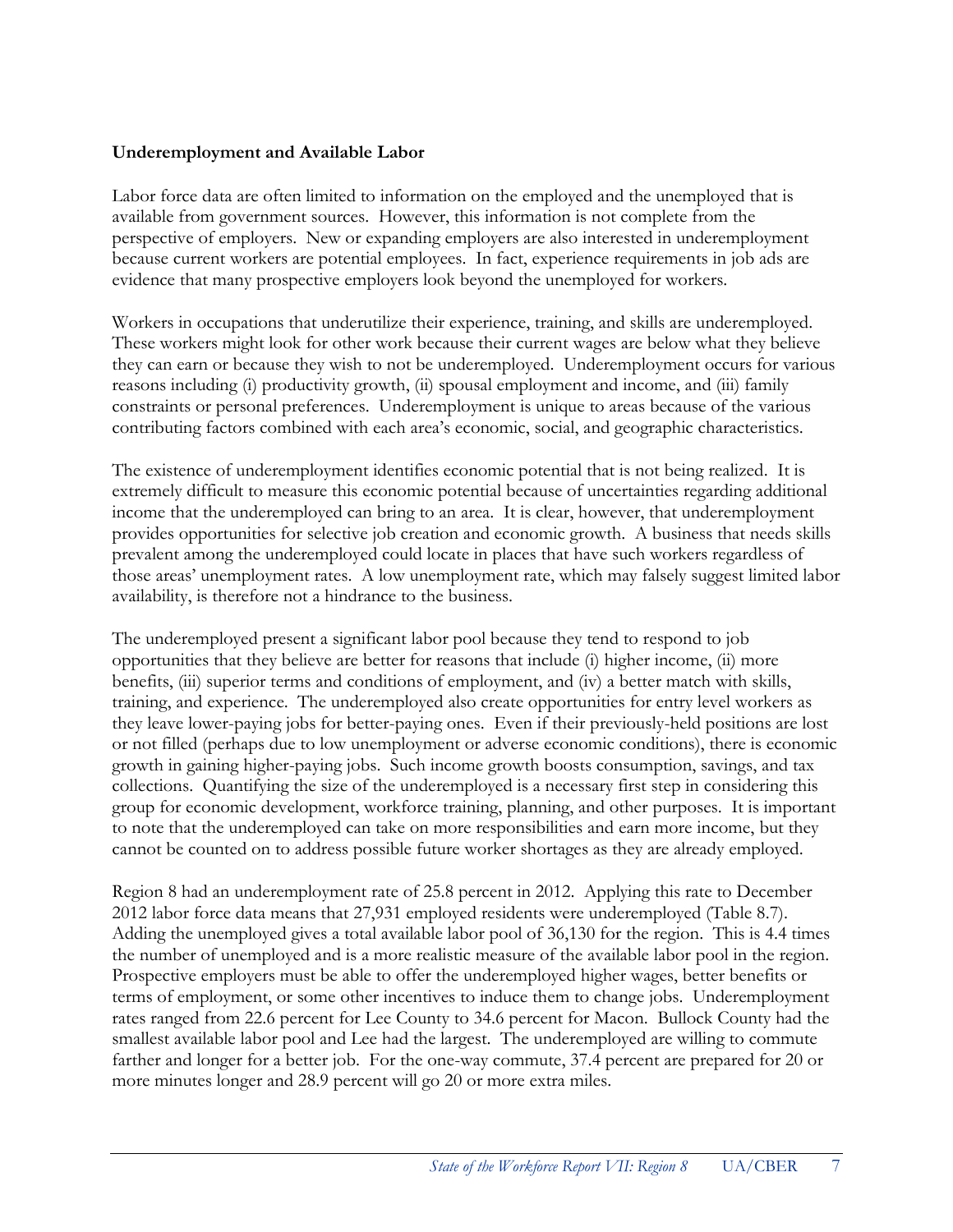|                       | Region 8 | <b>Bullock</b> | <b>Chambers</b> | Lee    | <b>Macon</b> | <b>Russell</b> |
|-----------------------|----------|----------------|-----------------|--------|--------------|----------------|
| Labor Force           | 116,669  | 3,559          | 14,559          | 67,099 | 8,419        | 23,033         |
| Employed              | 108,470  | 3,093          | 13.411          | 63.259 | 7.690        | 21,017         |
| Underemployment rate  | $25.8\%$ | $26.9\%$       | $25.0\%$        | 22.6%  | 34.6%        | $23.7\%$       |
| Underemployed workers | 27,931   | 833            | 3,353           | 14.303 | 2,662        | 4,987          |
| Unemployed            | 8,199    | 466            | 1,148           | 3,840  | 729          | 2,016          |
| Available labor pool  | 36,130   | 1,299          | 4,501           | 18,143 | 3,391        | 7,003          |

**Table 8.7 Underemployed and Available Labor by County**

Note: Rounding errors may be present. Based on December 2012 labor force data and 2012 underemployment rates. Source: Center for Business and Economic Research, The University of Alabama and Alabama Department of Labor.

Underemployment rates for counties, Workforce Development Regions (WDRs), and the state were determined from an extensive survey on the state's workforce. A total of 849 complete responses were obtained from Region 8. About 39 percent (334 respondents) were employed, of whom 86 stated that they were underemployed. A lack of job opportunities in their area, low wages at available jobs, owning a house in their area, living too far from jobs, other family or personal obligations, and child care responsibilities are the primary reasons given for being underemployed. Ongoing economic development efforts can help in this regard. Nonworkers cite retirement and disability or other health concerns as the main reasons for their status, but many also cite a lack of job opportunities in their area and social security limitations as additional major reasons. Such workers may become part of the labor force if their problems can be addressed.

A comparison of underemployed workers to the overall workforce in Region 8 shows that:

- Fewer work full-time and fewer of the part-timers would like to work full-time.
- More hold multiple jobs.
- They have shorter commute times and distances.
- More are community and social services workers; entertainers, sports, and media people; healthcare support and technical workers, protective service workers; food preparers and servers; building and compound cleaners and maintenance workers; personal care providers; salespersons; office and administrative support; farming and forestry workers.
- More work in utilities; construction; retail trade; administrative and support and waste management and remediation services; educational services; and arts, entertainment, and recreation industries.
- They have shorter job tenure and earn less.
- Fewer believe their jobs fit well with their education and training, skills, and experience.
- More believe they are qualified for a better job.
- More would leave their current jobs for higher income.
- More are willing to commute longer times and distances for a better job.
- Fewer are satisfied with their current jobs and more have sought better jobs in the preceding quarter.
- More are willing to train for a better job even if they have to pay all of the cost.
- They are less educated.
- Fewer are males and more are African-Americans.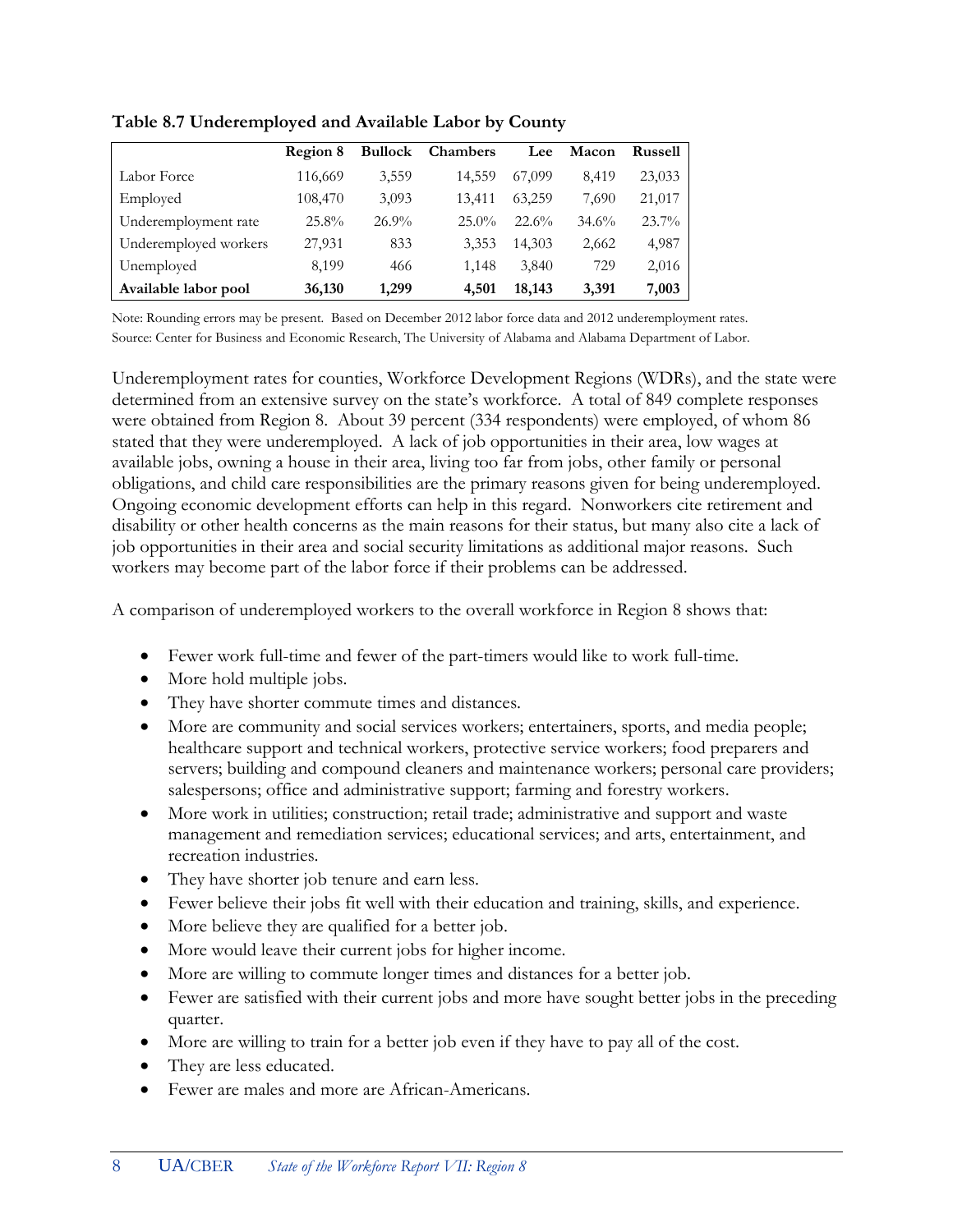Table 8.8 shows the detailed survey results on job satisfaction and willingness to train. Responses for overall job satisfaction as well as satisfaction with various aspects of the job were obtained. In general most of the region's workers (74.9 percent) are satisfied or completely satisfied with their jobs. Workers are most satisfied with their work shift and least satisfied with the earnings they receive. Fewer underemployed workers are satisfied with their jobs (59.3 percent). The underemployed are also most satisfied with their work shift, but are much more dissatisfied with their earnings.

Workers are generally willing to train for a new or better job, with the underemployed being more willing (66.3 percent vs. 59.7 percent). However, the willingness to train is strongly influenced by who pays for the cost of training. Workers typically do not wish to pay for the training and so their willingness is highest when the cost is fully borne by government and lowest when the trainee must pay the full costs. In every case of cost burden considered, the underemployed are more willing to train for the new or better job. The results show that workers expect the government to bear at least part of the training cost. This expectation may result from worker awareness of government workforce programs that provide such assistance.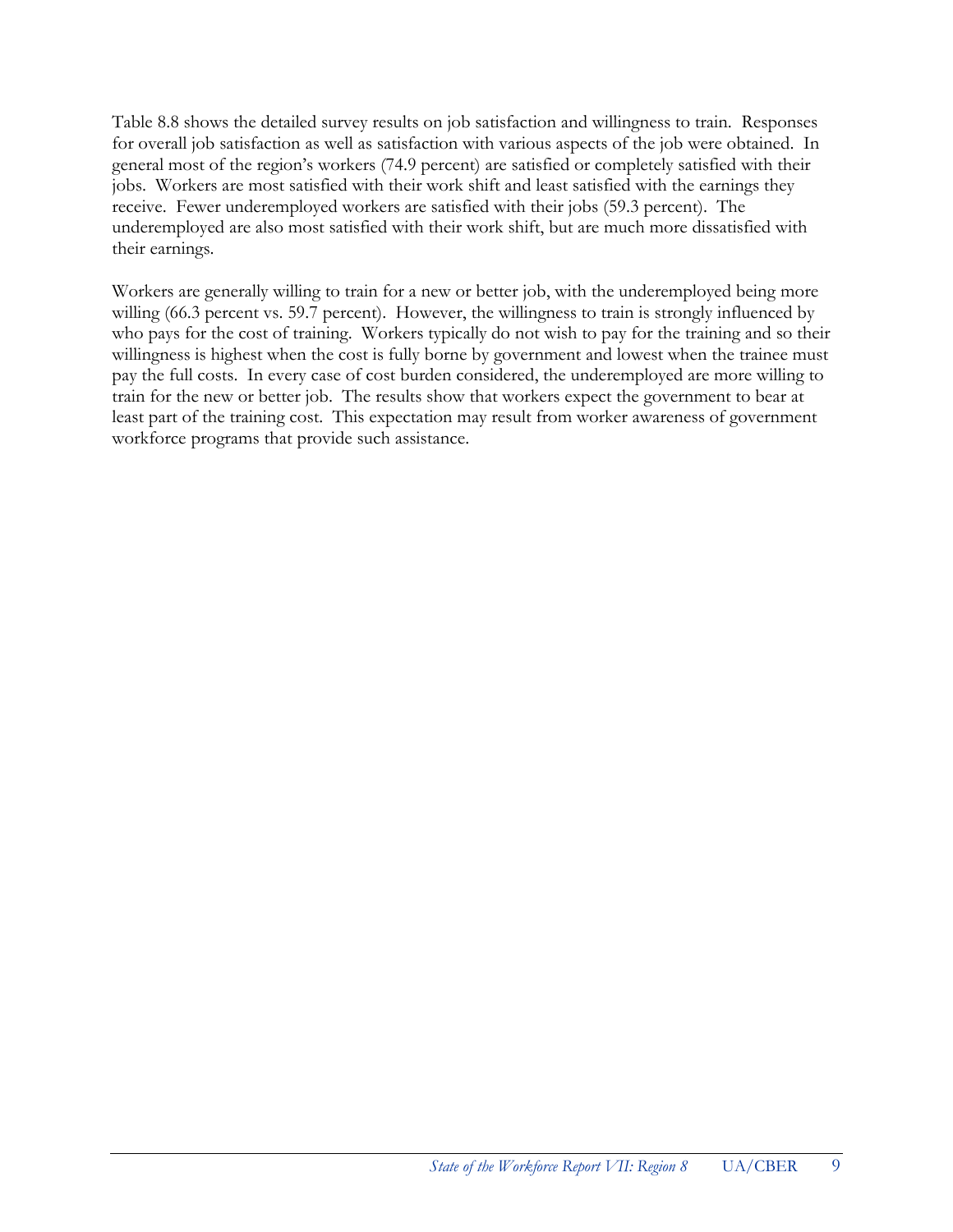| <b>Job Satisfaction</b>           |                            |              |         |           |                         |  |
|-----------------------------------|----------------------------|--------------|---------|-----------|-------------------------|--|
|                                   | Completely<br>Dissatisfied | Dissatisfied | Neutral | Satisfied | Completely<br>Satisfied |  |
| Employed                          |                            |              |         |           |                         |  |
| Overall                           | 4.8                        | 6.0          | 14.4    | 25.2      | 49.7                    |  |
| Earnings                          | 14.4                       | 10.8         | 21.6    | 24.3      | 28.7                    |  |
| Retention                         | 5.7                        | 5.1          | 13.5    | 18.6      | 56.0                    |  |
| Work                              | 2.7                        | 3.6          | 10.8    | 22.8      | 60.2                    |  |
| Hours                             | 6.0                        | 3.9          | 12.6    | 22.5      | 55.1                    |  |
| Shift                             | 4.2                        | 2.1          | 8.4     | 15.9      | 69.5                    |  |
| Conditions                        | 5.4                        | 3.6          | 15.6    | 23.4      | 52.1                    |  |
| Commuting Distance                | 4.2                        | 6.6          | 8.4     | 15.3      | 65.6                    |  |
| Underemployed                     |                            |              |         |           |                         |  |
| Overall                           | 8.1                        | 11.6         | 20.9    | 25.6      | 33.7                    |  |
| Earnings                          | 30.2                       | 16.3         | 22.1    | 17.4      | 14.0                    |  |
| Retention                         | 12.8                       | 7.0          | 18.6    | 18.6      | 39.5                    |  |
| Work                              | 4.7                        | 2.3          | 19.8    | 15.1      | 58.1                    |  |
| Hours                             | 11.6                       | 9.3          | 17.4    | 19.8      | 41.9                    |  |
| Shift                             | 8.1                        | 3.5          | 7.0     | 16.3      | 65.1                    |  |
| Conditions                        | 8.1                        | 4.7          | 14.0    | 30.2      | 43.0                    |  |
| Commuting Distance                | 5.8                        | 7.0          | 9.3     | 14.0      | 64.0                    |  |
|                                   |                            |              |         |           |                         |  |
|                                   | Willingness to Train       |              |         |           |                         |  |
|                                   | Completely<br>Unwilling    | Unwilling    | Neutral | Willing   | Completely<br>Willing   |  |
| Employed                          |                            |              |         |           |                         |  |
| For a new or better job           | 22.3                       | 4.3          | 10.4    | 13.0      | 46.8                    |  |
| If paid by trainee                | 43.5                       | 16.2         | 24.1    | 5.1       | 8.3                     |  |
| If paid by trainee and government | 18.1                       | 9.3          | 31.0    | 18.1      | 20.8                    |  |
| If paid by government             | 5.1                        | 2.3          | 8.3     | 13.9      | 69.4                    |  |
|                                   |                            |              |         |           |                         |  |
| Underemployed                     |                            |              |         |           |                         |  |
| For a new or better job           | 18.1                       | 2.4          | 10.8    | 15.7      | 50.6                    |  |
| If paid by trainee                | 33.8                       | 22.1         | 25.0    | 5.9       | 10.3                    |  |
| If paid by trainee and government | 14.7                       | 10.3         | 22.1    | 23.5      | 26.5                    |  |
| If paid by government             | 1.5                        | 1.5          | 4.4     | 11.8      | 79.4                    |  |

#### **Table 8.8 2012 Job Satisfaction and Willingness to Train (Percent)**

Note: Rounding errors may be present.

Source: Center for Business and Economic Research, The University of Alabama.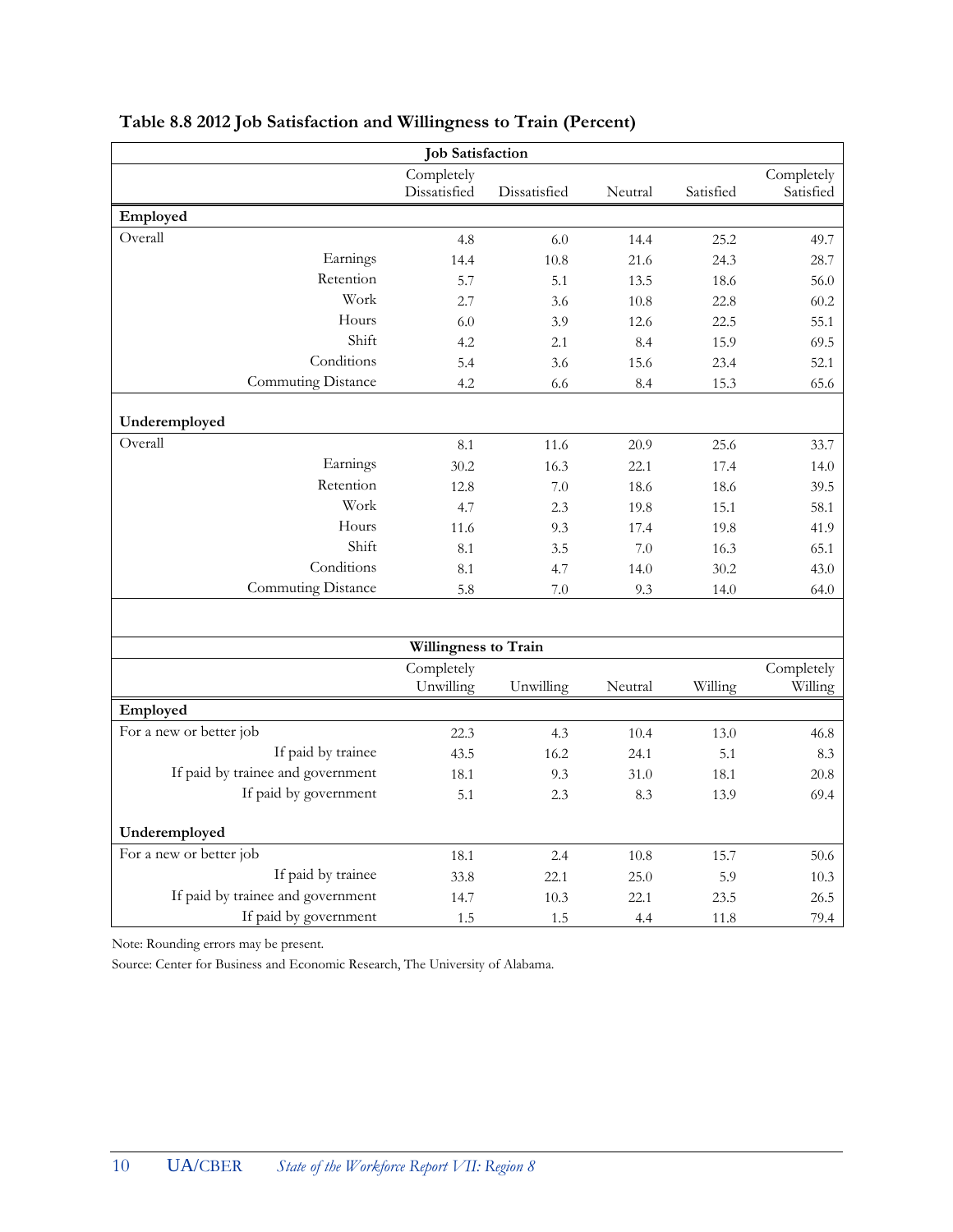## **Workforce Demand**

#### **Industry Mix**

The educational services sector was the leading employer with 12,801 jobs in the first quarter of 2012 (Table 8.9). Rounding out the top five industries by employment are manufacturing; retail trade; health care and social assistance; and accommodation and food services. These five industries provided 52,392 jobs, 68.2 percent of the regional total. The average monthly wage across all industries in the region was \$2,785; three leading employers paid more than this average but were not the highest paying sectors. New hire monthly earnings averaged \$1,554, roughly 56 percent of the region's average monthly wage. The highest average monthly wages were for mining \$4,949, utilities at \$4,666, and professional, scientific, and technical services \$3,829. Accommodation and food services paid the least at \$1,228. Mining also had the highest average monthly new hire wages with \$4,097, followed by professional, scientific, and technical services at \$2,702, and information at \$2,685. Arts, entertainment, and recreation paid newly hired workers the least, \$844.

|                                                                                |            |              |      | Average | Average              |
|--------------------------------------------------------------------------------|------------|--------------|------|---------|----------------------|
|                                                                                | Total      |              |      | Monthly | <b>Monthly New</b>   |
| <b>Industry by 2-digit NAICS Code</b>                                          | Employment | <b>Share</b> | Rank | Wage    | <b>Hire Earnings</b> |
| 11 Agriculture, Forestry, Fishing and Hunting                                  | 869        | 1.13%        | 15   | \$3,055 | \$2,228              |
| 21 Mining                                                                      | 196        | 0.25%        | 20   | \$4,949 | \$4,097              |
| 22 Utilities                                                                   | 536        | 0.70%        | 18   | \$4,666 | \$2,680              |
| 23 Construction                                                                | 2,679      | 3.48%        | 9    | \$3,231 | \$2,514              |
| 31-33 Manufacturing                                                            | 11,223     | $14.60\%$    | 2    | \$3,603 | \$2,376              |
| 42 Wholesale Trade                                                             | 1,248      | 1.62%        | 13   | \$3,806 | \$2,127              |
| 44-45 Retail Trade                                                             | 10,666     | 13.87%       | 3    | \$1,979 | \$1,098              |
| 48-49 Transportation and Warehousing                                           | 2,752      | $3.58\%$     | 8    | \$2,712 | \$1,610              |
| 51 Information                                                                 | 807        | 1.05%        | 16   | \$3,318 | \$2,685              |
| 52 Finance and Insurance                                                       | 1,542      | 2.01%        | 11   | \$3,578 | \$2,485              |
| 53 Real Estate and Rental and Leasing                                          | 1,079      | 1.40%        | 14   | \$2,701 | \$2,042              |
| 54 Professional, Scientific, and Technical Services                            | 1,764      | $2.29\%$     | 10   | \$3,829 | \$2,702              |
| 55 Management of Companies and Enterprises                                     | 409        | 0.53%        | 19   | \$3,304 | \$1,988              |
| 56 Administrative and Support and Waste<br>Management and Remediation Services | 5,086      | 6.62%        | 6    | \$1,901 | \$1,406              |
| 61 Educational Services                                                        | 12,801     | 16.65%       | 1    | \$3,277 | \$1,163              |
| 62 Health Care and Social Assistance                                           | 9,014      | 11.73%       | 4    | \$2,878 | \$1,822              |
| 71 Arts, Entertainment, and Recreation                                         | 635        | 0.83%        | 17   | \$1,800 | \$844                |
| 72 Accommodation and Food Services                                             | 8,688      | 11.30%       | 5    | \$1,228 | \$907                |
| 81 Other Services (Except Public Administration)                               | 1,441      | 1.87%        | 12   | \$2,182 | \$1,537              |
| 92 Public Administration                                                       | 3,442      | 4.48%        | 7    | \$2,855 | \$2,321              |
| <b>ALL INDUSTRIES</b>                                                          | 76,876     | 100.00%      |      | \$2,785 | \$1,554              |

#### **Table 8.9 Industry Mix (First Quarter 2012)**

Source: Alabama Department of Labor and U.S. Census Bureau.

By broad industry classification, service providing industries generated 76.1 percent of jobs in first quarter 2012 (Figure 8.6). Goods producing industries were next with 19.5 percent and public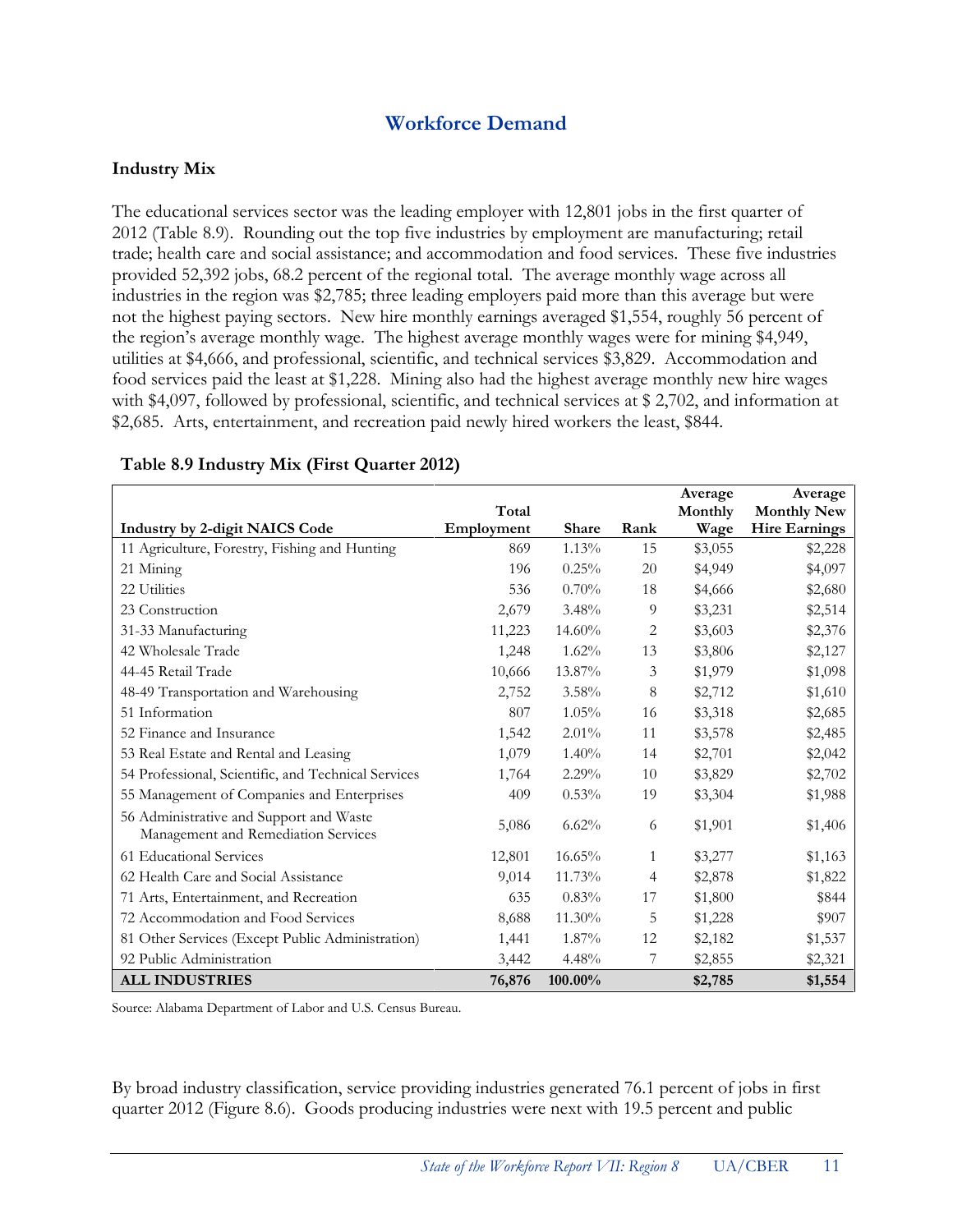administration accounted for 4.7 percent. The distribution is for all nonagricultural jobs in the region, but there is significant variation by county.



Source: Alabama Department of Labor and U.S. Census Bureau.

#### **Job Creation and Net Job Flows**

On average, 3,916 jobs were created per quarter from second quarter 2001 to first quarter 2012 (Figure 8.7). Quarterly net job flows averaged 437 in the same period and generally followed the job creation pattern (Figure 8.8). Both job creation and net job flows have fluctuated since fourth quarter of 2007. Since the first quarter of 2010, net job flow gains have remained positive. Since the first quarter of 2001, quarterly net job flows have ranged from a loss of 1,540 to a gain of 2,939. Job creation refers to the number of new jobs that are created either by new area businesses or through the expansion of existing firms. Net job flows reflect the difference between current and previous employment at all businesses.





Source: Alabama Department of Labor and U.S. Census Bureau.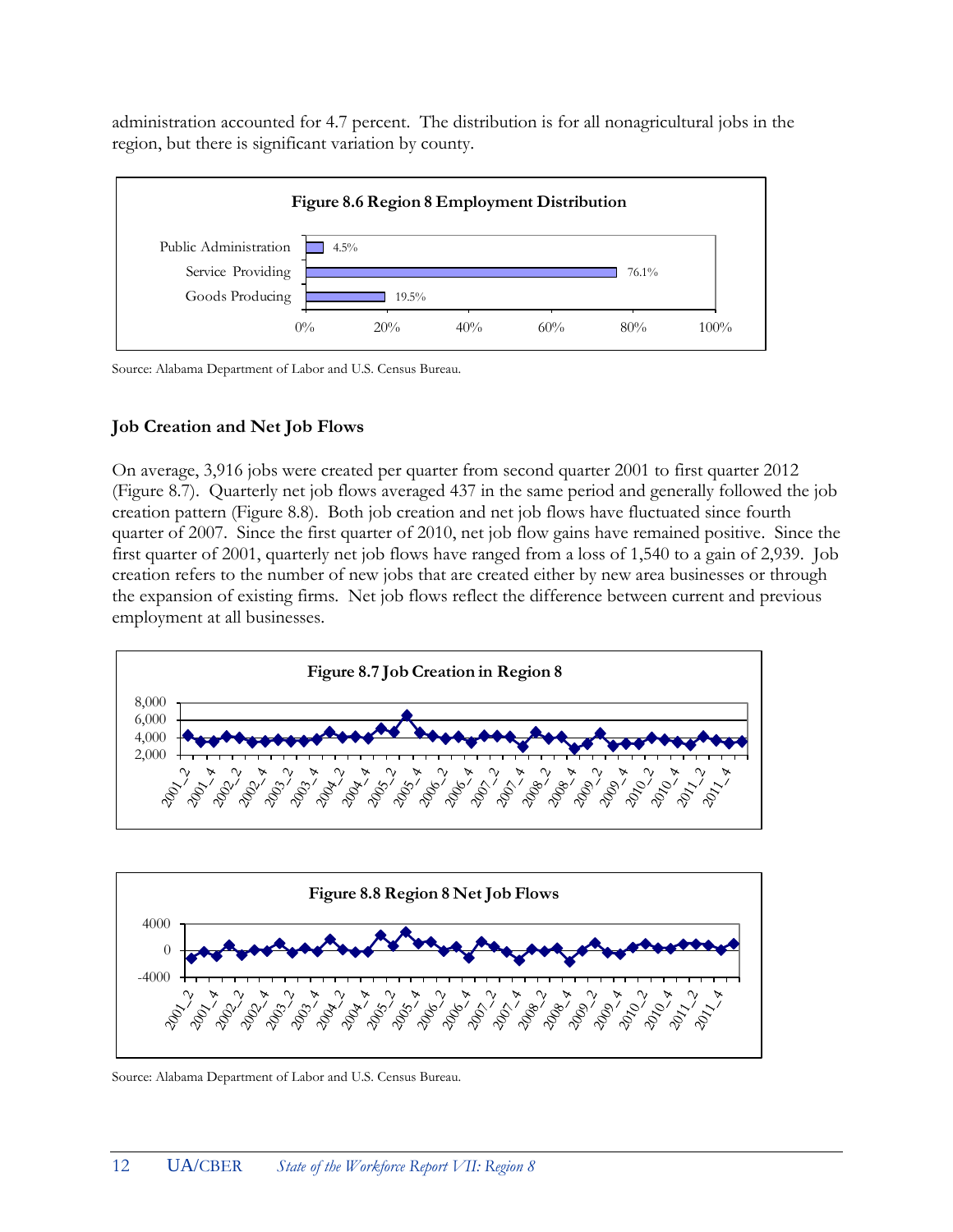#### **High-Demand, Fast-Growing, High-Earning, and Sharp-Declining Occupations**

Workforce Development Region 8 has a total of 597 single occupations based on 2010 to 2020 occupational projections. Table 8.10 shows the 40 occupations that are expected to be in highdemand, ranked by projected average annual job openings over the projection period. Many of these occupations are common to two of the five largest employment sectors identified earlier (Table 8.9): manufacturing and health care and social assistance. Thus, these sectors will continue to dominate employment in the region.

The top five high-demand occupations are Secretaries, Except Legal, Medical, and Executive; Nursing Aides, Orderlies, and Attendants; Licensed Practical and Licensed Vocational Nurses; Sales Representatives, Wholesale and Manufacturing, Except Technical and Scientific Products; and Accountants and Auditors. Three of the high-demand occupations are also fast-growing. This means that these three occupations have a minimum annual growth rate of 4.14 percent, much faster than the regional and state occupational growth rates of 1.66 percent and 1.30 percent, respectively.

The 20 fastest growing occupations ranked by projected growth of employment are listed in Table 8.11. The top five fast-growing occupations are Aircraft Structure, Surfaces, Rigging, and Systems Assemblers; Aircraft Mechanics and Service Technicians; Chemical Equipment Operators and Tenders; Biological Technicians; and Personal and Home Care Aides.

Table 8.12 shows the 50 selected highest earning occupations in the region. These occupations are mainly in management, health, engineering, computer, postsecondary education, and science fields. Of the top 10 high-earning occupations, four are in management, three are in postsecondary education, and two are in health. Any discussion of earnings must consider that wages vary with experience. Occupations with the highest entry wages may not necessarily have the highest average or experienced wages.

The selected high-earning occupations are generally not fast-growing or in high-demand. Nine occupations are both high-earning and in high-demand (Table 8.10). The following two occupations are in high-demand, fast-growing, and high-earning:

- 1. Occupational Therapists
- 2. Physical Therapists

Of the region's 597 occupations, 19 are expected to decline over the 2010 to 2020 period. Employment in these occupations will fall by at least five percent over the period (Table 8.13). No efforts should be made to sustain these occupations because they are declining as a result of structural changes in the economy of the region.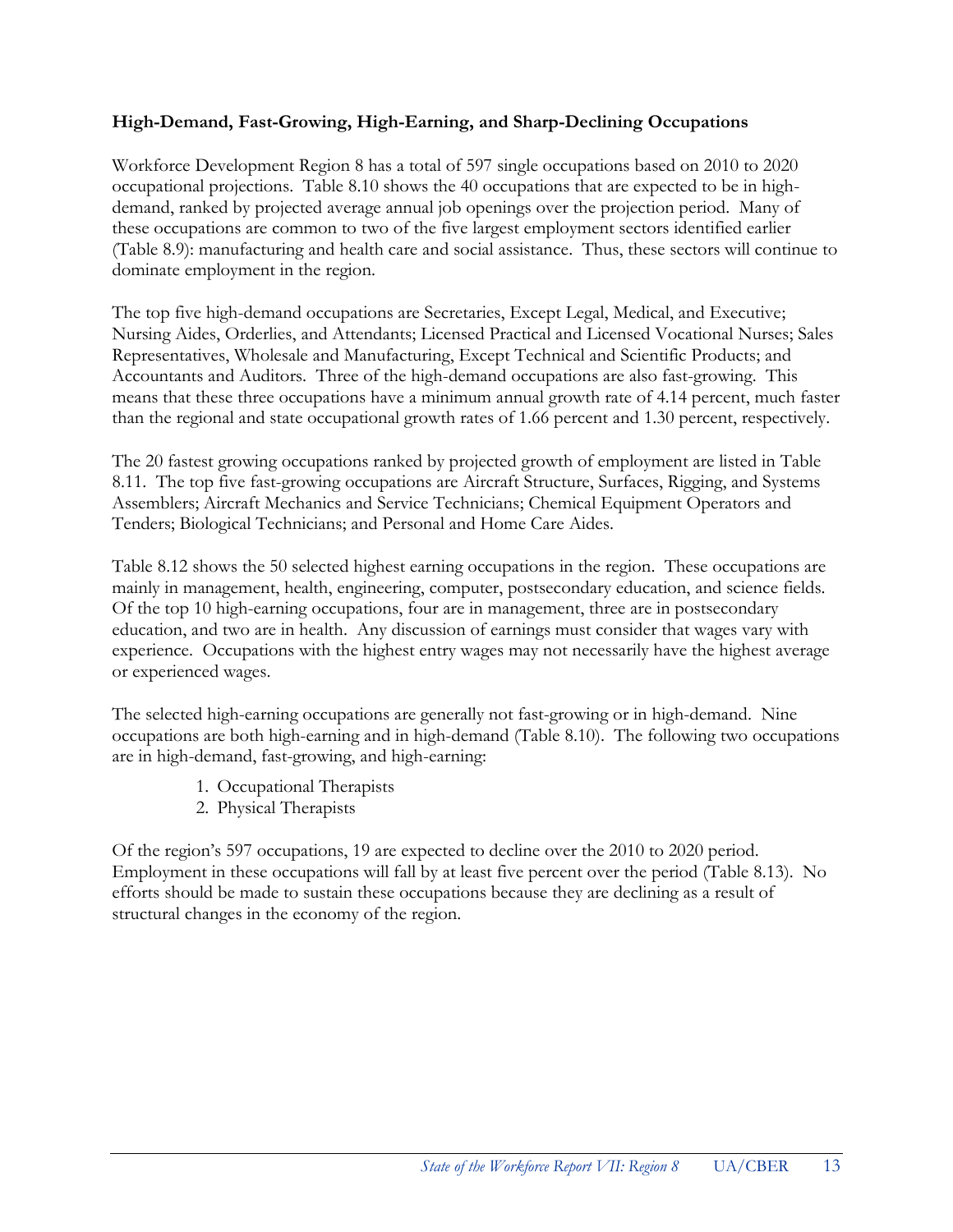|                                                                                              | <b>Average Annual Job Openings</b> |                |                  |
|----------------------------------------------------------------------------------------------|------------------------------------|----------------|------------------|
|                                                                                              |                                    | Due to         | Due to           |
| Occupation                                                                                   | Total                              | Growth         | Separations      |
| Secretaries, Except Legal, Medical, and Executive                                            | 45                                 | 20             | 25               |
| Nursing Aides, Orderlies, and Attendants                                                     | 40                                 | 25             | 15               |
| Licensed Practical and Licensed Vocational Nurses                                            | 25                                 | 15             | 15               |
| Sales Representatives, Wholesale and Manufacturing, Except Technical and Scientific Products | 25                                 | 10             | 15               |
| Accountants and Auditors                                                                     | 20                                 | 10             | 10               |
| Automotive Service Technicians and Mechanics                                                 | 20                                 | 10             | 10               |
| Teacher Assistants                                                                           | 20                                 | 10             | 15               |
| <b>Medical Assistants</b>                                                                    | 15                                 | 10             | 5                |
| Child, Family, and School Social Workers                                                     | 10                                 | 5              | 5                |
| <b>Computer Programmers</b>                                                                  | 10                                 | 5              | 5                |
| <b>Education Administrators, Postsecondary</b>                                               | 10                                 | 5              | 5                |
| Electrical Power-Line Installers and Repairers                                               | 10                                 | $\overline{0}$ | 5                |
| Kindergarten Teachers, Except Special Education                                              | 10                                 | 5              | 5                |
| Pharmacists                                                                                  | 10                                 | 5              | 5                |
| Shipping, Receiving, and Traffic Clerks                                                      | 10                                 | $\overline{0}$ | 5                |
| Assemblers and Fabricators, All Other                                                        | 5                                  | $\overline{0}$ | $\theta$         |
| Cardiovascular Technologists and Technicians                                                 | 5                                  | $\overline{0}$ | $\theta$         |
| Chemical Technicians                                                                         | 5                                  | $\overline{0}$ | $\theta$         |
| <b>Computer and Information Systems Managers</b>                                             | 5                                  | $\bf{0}$       | $\bf{0}$         |
| <b>Computer Systems Analysts</b>                                                             | 5                                  | 5              | $\boldsymbol{0}$ |
| Cost Estimators                                                                              | 5                                  | 5              | $\theta$         |
| Diagnostic Medical Sonographers                                                              | 5                                  | $\overline{0}$ | $\theta$         |
| Emergency Medical Technicians and Paramedics                                                 | 5                                  | 5              | $\theta$         |
| Fitness Trainers and Aerobics Instructors                                                    | 5                                  | 5              | $\boldsymbol{0}$ |
| Helpers--Electricians                                                                        | 5                                  | 5              | 5                |
| <b>Industrial Production Managers</b>                                                        | 5                                  | 5              | 5                |
| Logisticians*                                                                                | 5                                  | 5              | $\theta$         |
| Machinists                                                                                   | 5                                  | $\overline{0}$ | $\theta$         |
| <b>Management Analysts</b>                                                                   | 5                                  | 5              | $\bf{0}$         |
| Mechanical Engineers                                                                         | 5                                  | $\overline{0}$ | $\theta$         |
| <b>Medical and Health Services Managers</b>                                                  | 5                                  | 5              | $\bf{0}$         |
| Medical Records and Health Information Technicians                                           | 5                                  | 5              | $\overline{0}$   |
| Network and computer systems architects and administrators                                   | 5                                  | 5              | $\theta$         |
| Occupational Therapists*                                                                     | 5                                  | 5              | $\boldsymbol{0}$ |
| Physical Therapists*                                                                         | 5                                  | 5              | $\bf{0}$         |
| Probation Officers and Correctional Treatment Specialists                                    | 5                                  | $\overline{0}$ | $\theta$         |
| Purchasing Agents, Except Wholesale, Retail, and Farm Products                               | 5                                  | 5              | 5                |
| Rehabilitation Counselors                                                                    | 5                                  | $\overline{0}$ | $\theta$         |
| Social and Community Service Managers                                                        | 5                                  | $\overline{0}$ | $\overline{0}$   |
| Training and Development Specialists                                                         | 5                                  | 5              | $\theta$         |

## **Table 8.10 Selected High-Demand Occupations (Base Year 2010 and Projected Year 2020)**

Note: Occupations are growth- and wages-weighted and data are rounded to the nearest 5. Occupations in bold are also high-earning.

\* Qualify as both high-demand and fast-growing occupations.

Source: Alabama Department of Labor and Center for Business and Economic Research, The University of Alabama.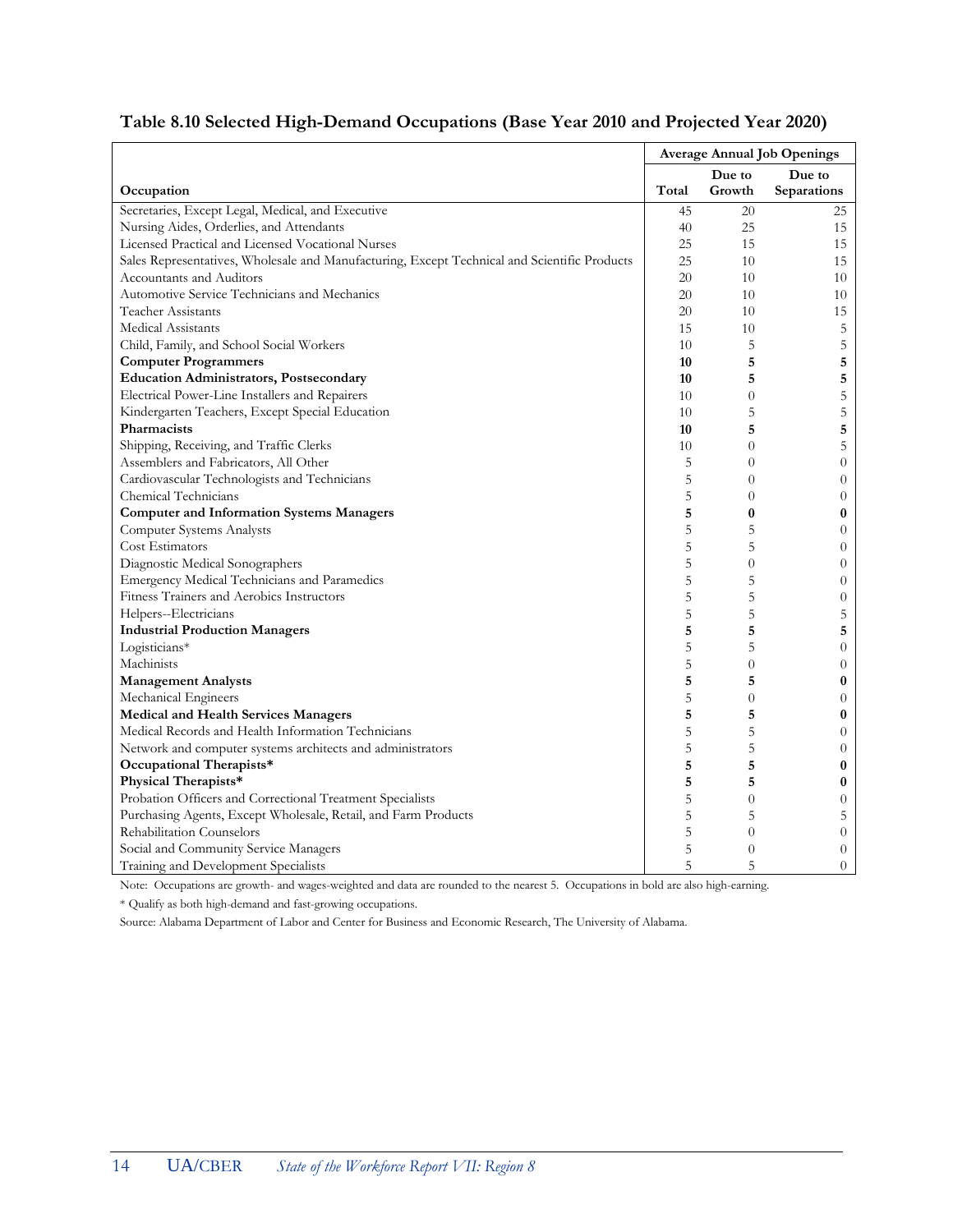|                                                                                          | Employment |      | Percent | Annual<br>Growth | Average<br>Annual Job |
|------------------------------------------------------------------------------------------|------------|------|---------|------------------|-----------------------|
| Occupation                                                                               | 2010       | 2020 | Change  | (Percent)        | <b>Openings</b>       |
| Aircraft Structure, Surfaces, Rigging, and Systems Assemblers                            | NA         | NA   | $+$     | $+$              | 5.                    |
| Aircraft Mechanics and Service Technicians                                               | NA         | NA   | 300     | 14.87            | 5                     |
| Chemical Equipment Operators and Tenders                                                 | 30         | 70   | 133     | 8.84             | 5                     |
| <b>Biological Technicians</b>                                                            | 30         | 60   | 100     | 7.18             | 5                     |
| Personal and Home Care Aides                                                             | NA         | NA   | 88      | 6.49             | 15                    |
| Home Health Aides                                                                        | 420        | 760  | 81      | 6.11             | 40                    |
| Logisticians*                                                                            | 50         | 90   | 80      | 6.05             | 5                     |
| Chemists                                                                                 | 40         | 70   | 75      | 5.76             | 5                     |
| Occupational Therapists*                                                                 | 40         | 70   | 75      | 5.76             | 5                     |
| Funeral service managers, directors, morticians, and undertakers                         | 40         | 70   | 75      | 5.76             | 5                     |
| Software Developers, Systems Software                                                    | 30         | 50   | 67      | 5.24             | $\theta$              |
| Medical Secretaries                                                                      | 120        | 200  | 67      | 5.24             | 10                    |
| Chemical Plant and System Operators                                                      | <b>NA</b>  | NA   | 67      | 5.24             | 5                     |
| Mental Health Counselors                                                                 | 50         | 80   | 60      | 4.81             | 5                     |
| Sales Representatives, Wholesale and Manufacturing, Technical and Scientific<br>Products | NA         | NA   | 57      | 4.62             | 5                     |
| Medical and Public Health Social Workers                                                 | 90         | 140  | 56      | 4.52             | 5                     |
| Physical Therapists*                                                                     | 60         | 90   | 50      | 4.14             | 5                     |
| Dental Assistants                                                                        | 120        | 180  | 50      | 4.14             | 10                    |
| Helpers--Carpenters                                                                      | <b>NA</b>  | NA   | 50      | 4.14             | 5                     |
| Helpers--Pipelayers, Plumbers, Pipefitters, and Steamfitters                             | NA         | NA   | 50      | 4.14             | 5                     |

## **Table 8.11 Selected Fast-Growing Occupations (Base Year 2010 and Projected Year 2020)**

Note: Employment data are rounded to the nearest 10 and job openings are rounded to the nearest 5. Occupations in bold are also high-earning.

\* Qualify as both high-demand and fast-growing occupations. NA - Not available. + - Not available due to disclosure restrictions.

Source: Alabama Department of Labor and Center for Business and Economic Research, The University of Alabama.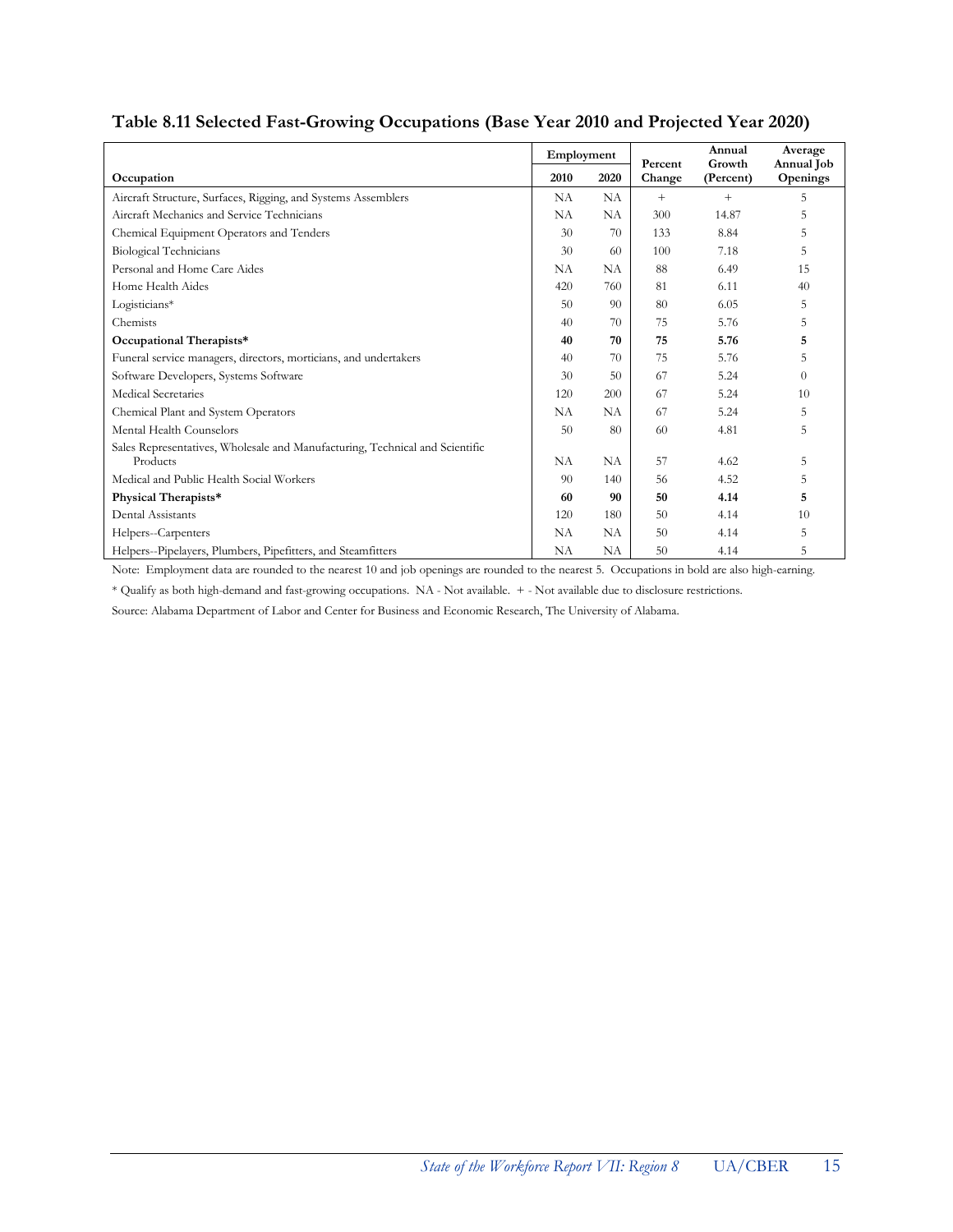|                                                           | Employment |           | Annual    | Average          |                  |
|-----------------------------------------------------------|------------|-----------|-----------|------------------|------------------|
|                                                           |            |           | Growth    | Annual           | Mean             |
|                                                           |            |           | (Percent  | Job              | Annual           |
| Occupation                                                | 2010       | 2020      | $\lambda$ | Openings         | Salary (\$)      |
| Physicians and Surgeons, All Other                        | 110        | 150       | 3.15      | 5                | 246,068          |
| Economists                                                | 10         | 10        | 0.00      | $\overline{0}$   | 135,672          |
| Education Administrators, Postsecondary*                  | 190        | 220       | 1.48      | 10               | 135,243          |
| Business Teachers, Postsecondary                          | 120        | 150       | 2.26      | 5                | 126,737          |
| Pharmacists*                                              | 220        | 290       | 2.80      | 10               | 116,501          |
| Engineering Teachers, Postsecondary                       | 220        | 260       | 1.68      | 10               | 105,268          |
| General and Operations Managers                           | 1090       | 1270      | 1.54      | 40               | 103,134          |
| <b>Chief Executives</b>                                   | 150        | 170       | 1.26      | 5                | 103,026          |
| Public Relations Managers                                 | 50         | 60        | 1.84      | $\theta$         | 101,209          |
| Financial Managers                                        | 130        | 140       | 0.74      | 5                | 101,082          |
| Writers and Authors                                       | 40         | 40        | 0.00      | $\boldsymbol{0}$ | 101,017          |
| Computer and Information Systems Managers*                | 60         | 80        | 2.92      | 5                | 99,493           |
| <b>Engineering Managers</b>                               | 30         | 40        | 2.92      | $\overline{0}$   | 98,380           |
| Economics Teachers, Postsecondary                         | 20         | 20        | 0.00      | $\overline{0}$   | 95,781           |
| Industrial Production Managers*                           | 130        | 170       | 2.72      | 5                | 93,181           |
| Aerospace Engineers                                       | 10         | 20        | 7.18      | $\boldsymbol{0}$ | 92,115           |
| Managers, All Other                                       | 390        | 410       | 0.50      | 10               | 90,587           |
| <b>Environmental Engineers</b>                            | NA         | NA        | 0.00      | $\overline{0}$   | 89,725           |
| Market Research Analysts and Marketing Specialists        | 30         | 40        | 2.92      | $\overline{0}$   | 89,431           |
| Coaches and Scouts                                        | 140        | 180       | 2.54      | 10               | 88,440           |
| Computer Science Teachers, Postsecondary                  | 110        | 140       | 2.44      | 5                | 88,140           |
| Human Resources Managers                                  | 30         | 40        | 2.92      | $\overline{0}$   | 87,361           |
| <b>Construction Managers</b>                              | 250        | 280       | 1.14      | 5                | 86,633           |
| Administrative Services Managers                          | 30         | 30        | 0.00      | $\boldsymbol{0}$ | 86,356           |
| <b>Industrial Engineers</b>                               | 150        | 170       | 1.26      | 5                | 85,964           |
| Physical Therapists*                                      | 60         | 90        | 4.14      | 5                | 84,908           |
| Medical and Health Services Managers*                     | 90         | 120       | 2.92      | 5                | 84,668           |
| Physics Teachers, Postsecondary                           | 40         | 50        | 2.26      | $\theta$         | 84,465           |
| Mathematical Science Teachers, Postsecondary              | 130        | 150       | 1.44      | 5                | 84,155           |
| Psychology Teachers, Postsecondary                        | NA         | NA        | 2.54      | $\overline{0}$   | 83,963           |
| <b>Chemical Engineers</b>                                 | 10         | 20        | 7.18      | $\boldsymbol{0}$ | 83,868           |
| Biological Science Teachers, Postsecondary                | 90         | 110       | 2.03      | 5                | 82,084           |
| Transportation, Storage, and Distribution Managers        | 30         | 40        | 2.92      | $\boldsymbol{0}$ | 81,561           |
| Sales Managers                                            | 80         | 90        | 1.18      | 5                | 80,432           |
| Architects, Except Landscape and Naval                    | 30         | 40        | 2.92      | $\theta$         | 80,427           |
| Physician Assistants                                      | NA         | NΑ        | 2.92      | $\theta$         | 79,873           |
| Education Administrators, Elementary and Secondary School | 180        | 200       | 1.06      | 5                | 79,711           |
| Conservation Scientists                                   | 10         | 20        | 7.18      | $\theta$         | 78,182           |
| Chemistry Teachers, Postsecondary                         | 50         | 60        | 1.84      | $\theta$         | 77,472           |
| Purchasing Managers                                       | 30         | 30        | 0.00      | $\theta$         | 77,422           |
| Political Science Teachers, Postsecondary                 | 30         | 30        | 0.00      | $\theta$         | 76,970           |
| Property, Real Estate, and Community Association Managers | 120        | 120       | 0.00      | $\overline{0}$   | 76,203           |
| Computer Programmers*                                     | 120        | 160       | 2.92      | 10               | 74,868           |
| Soil and Plant Scientists                                 | 40         | 40        | 0.00      | $\theta$         | 74,761           |
| Management Analysts*                                      |            |           | 3.10      | 5                |                  |
| Occupational Therapists*                                  | 140<br>40  | 190<br>70 | 5.76      | 5                | 74,544<br>73,688 |
| <b>Electrical Engineers</b>                               | 30         | 30        | 0.00      | $\overline{0}$   | 73,296           |
|                                                           | 30         |           | 2.92      | $\overline{0}$   | 72,998           |
| Clinical, Counseling, and School Psychologists            | 40         | 40<br>50  |           |                  |                  |
| Speech-Language Pathologists                              |            |           | 2.26      | $\theta$         | 72,493           |
| Sociology Teachers, Postsecondary                         | 30         | 40        | 2.92      | $\overline{0}$   | 72,197           |

#### **Table 8.12 Selected High-Earning Occupations (Base Year 2010 and Projected Year 2020)**

Note: Employment data are rounded to the nearest 10; openings to the nearest 5. The salary data provided are based on the May 2012 release of the Occupational Employment Statistics (OES) combined employment and wage file. Estimates for specific occupations may include imputed data. Occupations in bold are also fast-growing. NA – Not available.

\* Qualify as both high-earning and high-demand occupations.

Source: Center for Business and Economic Research, The University of Alabama and Alabama Department of Labor.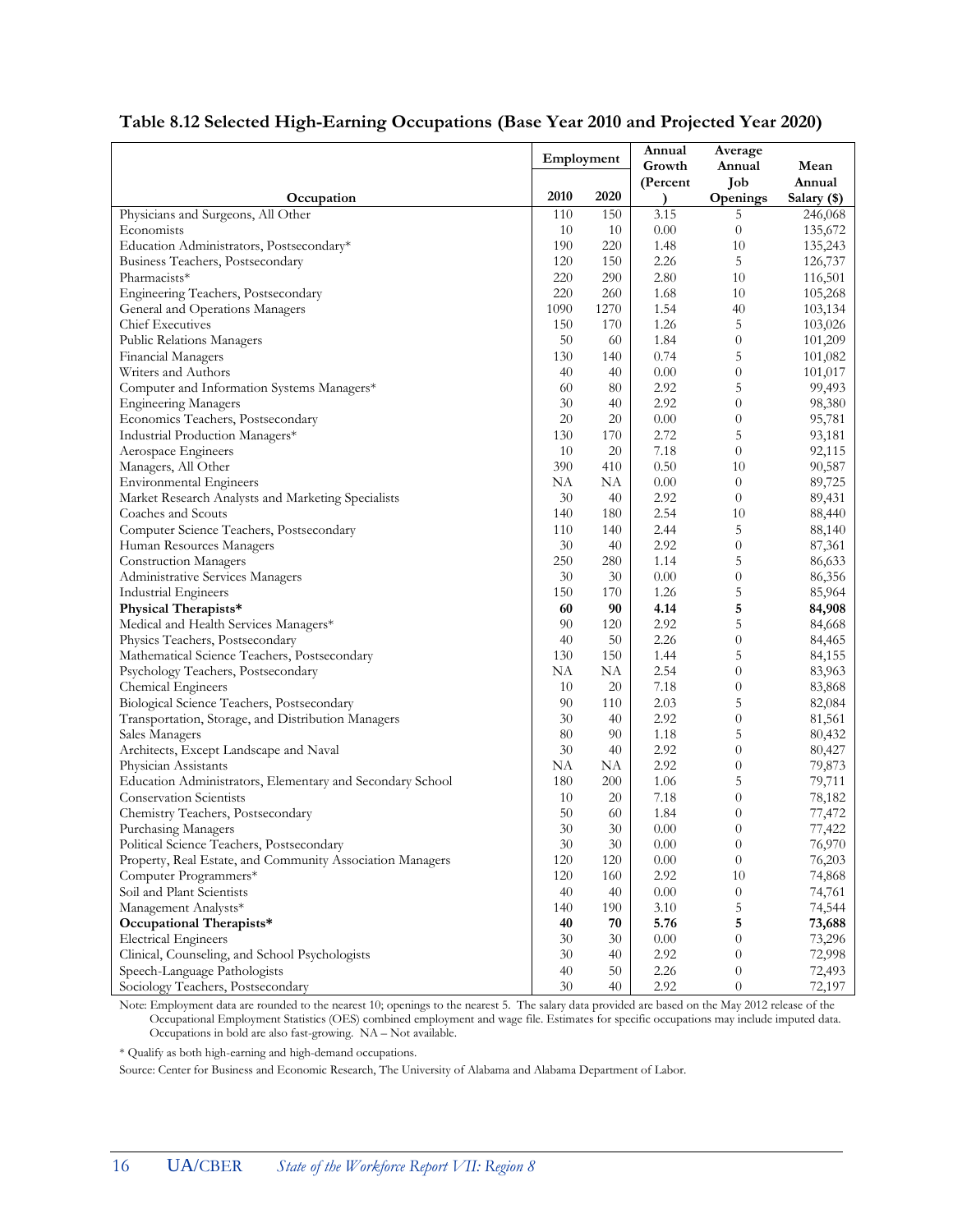|                                                                                           | Employment |           | <b>Net</b> | Percent |
|-------------------------------------------------------------------------------------------|------------|-----------|------------|---------|
| Occupation                                                                                | 2010       | 2020      | Change     | Change  |
| Extruding and Forming Machine Setters, Operators, and Tenders, Synthetic and Glass Fibers | NA         | NA        | $\ast$     | $-38$   |
| Postal Service Mail Carriers                                                              | 230        | 210       | $-20$      | $-9$    |
| Food Service Managers                                                                     | 200        | 190       | $-10$      | $-5$    |
| Mixing and Blending Machine Setters, Operators, and Tenders                               | 150        | 140       | $-10$      | $-7$    |
| Sewing Machine Operators                                                                  | 90         | 80        | $-10$      | $-11$   |
| Financial Specialists, All Other                                                          | NA         | NА        | $\ast$     | $-17$   |
| <b>Computer Operators</b>                                                                 | 60         | 50        | $-10$      | $-17$   |
| Switchboard Operators, Including Answering Service                                        | 50         | 40        | $-10$      | $-20$   |
| Cutting and Slicing Machine Setters, Operators, and Tenders                               | NA         | <b>NA</b> | $\ast$     | $-20$   |
| Photographic Process Workers and Processing Machine Operators                             | NA         | NA        | $\ast$     | $-20$   |
| Door-To-Door Sales Workers, News and Street Vendors, and Related Workers                  | 40         | 30        | $-10$      | $-25$   |
| Textile Knitting and Weaving Machine Setters, Operators, and Tenders                      | NA         | NA        | $\ast$     | $-25$   |
| <b>Postal Service Clerks</b>                                                              | 30         | 20        | $-10$      | $-33$   |
| Cutters and Trimmers, Hand                                                                | NA         | NA        | $\ast$     | $-33$   |
| Shampooers                                                                                | 20         | 10        | $-10$      | $-50$   |
| Postal Service Mail Sorters, Processors, and Processing Machine Operators                 | 20         | 10        | $-10$      | $-50$   |
| Prepress Technicians and Workers                                                          | NA         | NA        | $\ast$     | $-50$   |
| Textile Cutting Machine Setters, Operators, and Tenders                                   | NA         | <b>NA</b> | $\ast$     | $-50$   |
| Textile Winding, Twisting, and Drawing Out Machine Setters, Operators, and Tenders        | <b>NA</b>  | NA        | $\ast$     | $-50$   |

#### **Table 8.13 Selected Sharp-Declining Occupations (Base Year 2010 and Projected Year 2020)**

Note: Employment data are rounded to the nearest 10. NA - Not available. \* - Not available due to disclosure restrictions.

Source: Alabama Department of Labor and Center for Business and Economic Research, The University of Alabama.

#### **Skills and Skills Gap Analyses**

Jobs require skill sets and it is necessary that jobholders have the relevant skills. Table 8.14 shows skill types and definitions as provided by  $O^*NET$  Online, which offers skill sets for all occupations ranked by the degree of importance. High-earning occupations typically require skills that are obtained in the pursuit of the high educational attainment levels that such jobs require. Lower earning occupations require more basic skill sets. Some occupations have no minimum skill set requirements (e.g. dishwashers and maids).

Table 8.15 shows the percentage of selected occupations in the region that list a particular skill as primary. We define primary skills as the 10 most important skills in the required skill set for an occupation. It is important to note that a particular skill may be more important and more extensively used in one occupation than another. Table 8.15 does not address such crossoccupational skill importance comparisons. In general, basic skills are most frequently listed as primary, which means that they are important for practically all jobs.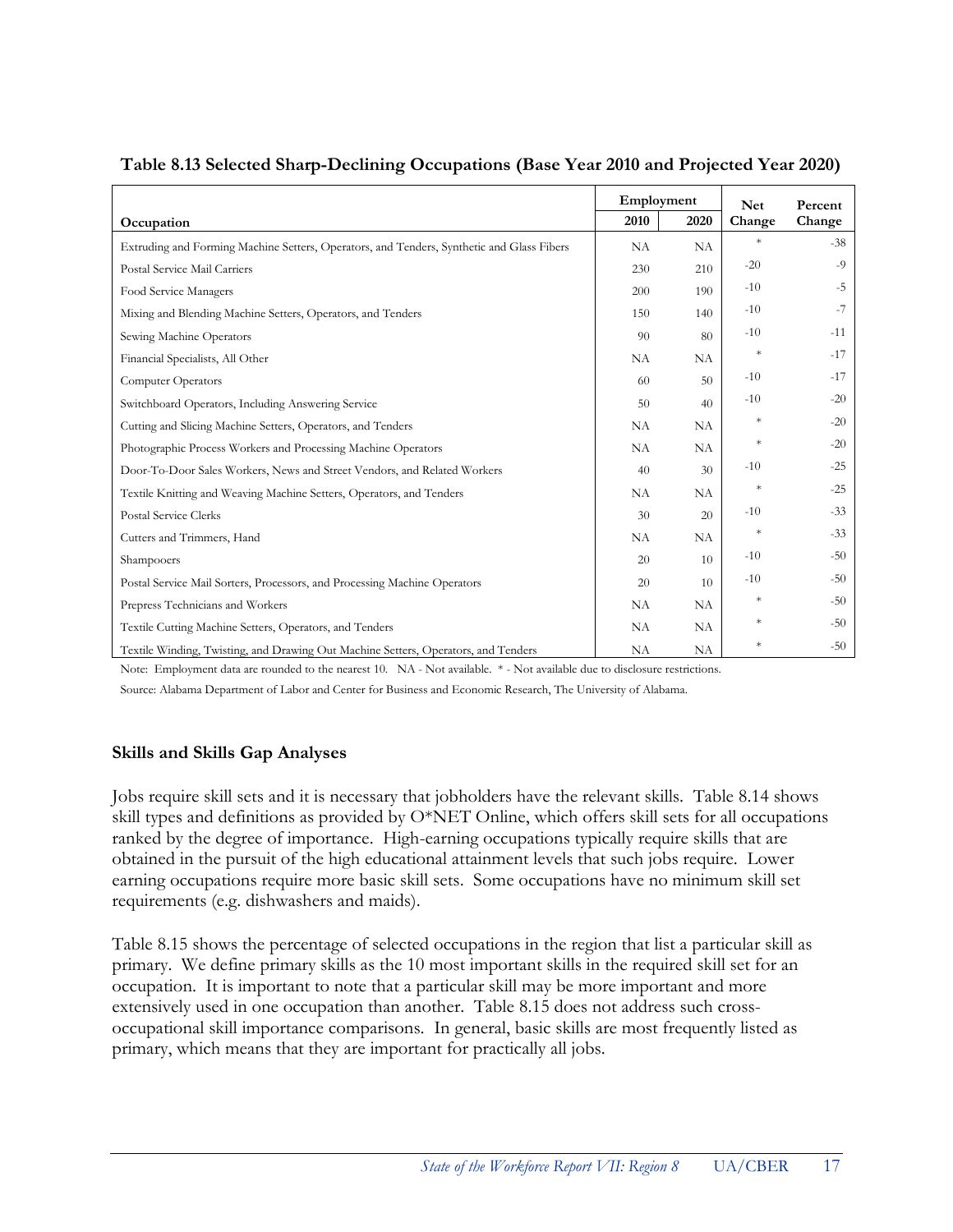# **Table 8.14 Skill Types and Definitions**

| <b>Basic Skills:</b> Developed capacities that facilitate learning or the more rapid acquisition of knowledge.                                                                                              |
|-------------------------------------------------------------------------------------------------------------------------------------------------------------------------------------------------------------|
| Active Learning — Understanding the implications of new information for both current and future problem-solving and decision-making.                                                                        |
| Active Listening - Giving full attention to what other people are saying, taking time to understand the points being made, asking questions as<br>appropriate, and not interrupting at inappropriate times. |
| Critical Thinking — Using logic and reasoning to identify the strengths and weaknesses of alternative solutions, conclusions, or approaches to                                                              |
| problems.<br>Learning Strategies — Selecting and using training/instructional methods and procedures appropriate for the situation when learning or teaching<br>new things.                                 |
| Mathematics — Using mathematics to solve problems.                                                                                                                                                          |
| Monitoring — Monitoring / Assessing performance of yourself, other individuals, or organizations to make improvements or take corrective action.                                                            |
| Reading Comprehension — Understanding written sentences and paragraphs in work-related documents.                                                                                                           |
| Science — Using scientific rules and methods to solve problems.                                                                                                                                             |
| Speaking — Talking to others to convey information effectively.                                                                                                                                             |
| Writing — Communicating effectively in writing as appropriate for the needs of the audience.                                                                                                                |
| <b>Complex Problem Solving Skills:</b> Developed capacities used to solve novel, ill-defined problems in complex, real-world settings.                                                                      |
| Complex Problem Solving — Identifying complex problems and reviewing related information to develop and evaluate options and implement                                                                      |
| solutions.                                                                                                                                                                                                  |
| <b>Resource Management Skills:</b> Developed capacities used to allocate resources efficiently.                                                                                                             |
| Management of Financial Resources — Determining how money will be spent to get the work done and accounting for these expenditures.                                                                         |
| Management of Material Resources — Obtaining and seeing to the appropriate use of equipment, facilities, and materials needed to do certain work.                                                           |
| Management of Personnel Resources — Motivating, developing, and directing people as they work, identifying the best people for the job.                                                                     |
| Time Management — Managing one's own time and the time of others.                                                                                                                                           |
| <b>Social Skills:</b> Developed capacities used to work with people to achieve goals.                                                                                                                       |
| Coordination — Adjusting actions in relation to others' actions.                                                                                                                                            |
| Instructing — Teaching others how to do something.                                                                                                                                                          |
| Negotiation — Bringing others together and trying to reconcile differences.                                                                                                                                 |
| Persuasion — Persuading others to change their minds or behavior.                                                                                                                                           |
| Service Orientation — Actively looking for ways to help people.                                                                                                                                             |
| Social Perceptiveness — Being aware of others' reactions and understanding why they react as they do.                                                                                                       |
| <b>Systems Skills:</b> Developed capacities used to understand, monitor, and improve socio-technical systems.                                                                                               |
| Judgment and Decision Making — Considering the relative costs and benefits of potential actions to choose the most appropriate one.                                                                         |
| Systems Analysis — Determining how a system should work and how changes in conditions, operations, and the environment will affect outcomes.                                                                |
| Systems Evaluation — Identifying measures or indicators of system performance and the actions needed to improve or correct performance, relative<br>to the goals of the system.                             |
| Technical Skills: Developed capacities used to design, set-up, operate, and correct malfunctions involving application of machines or technological<br>systems.                                             |
| Equipment Maintenance — Performing routine maintenance on equipment and determining when and what kind of maintenance is needed.                                                                            |
| Equipment Selection — Determining the kind of tools and equipment needed to do a job.                                                                                                                       |
| Installation — Installing equipment, machines, wiring, or programs to meet specifications.                                                                                                                  |
| Operation and Control — Controlling operations of equipment or systems.                                                                                                                                     |
| Operation Monitoring — Watching gauges, dials, or other indicators to make sure a machine is working properly.                                                                                              |
| Operations Analysis - Analyzing needs and product requirements to create a design.                                                                                                                          |
| Programming - Writing computer programs for various purposes.                                                                                                                                               |
| Quality Control Analysis — Conducting tests and inspections of products, services, or processes to evaluate quality or performance.                                                                         |
| Repairing — Repairing machines or systems using the needed tools.                                                                                                                                           |
| Technology Design — Generating or adapting equipment and technology to serve user needs.                                                                                                                    |
| Troubleshooting — Determining causes of operating errors and deciding what to do about it.                                                                                                                  |

Source: O\*NET Online (http://online.onetcenter.org/skills/).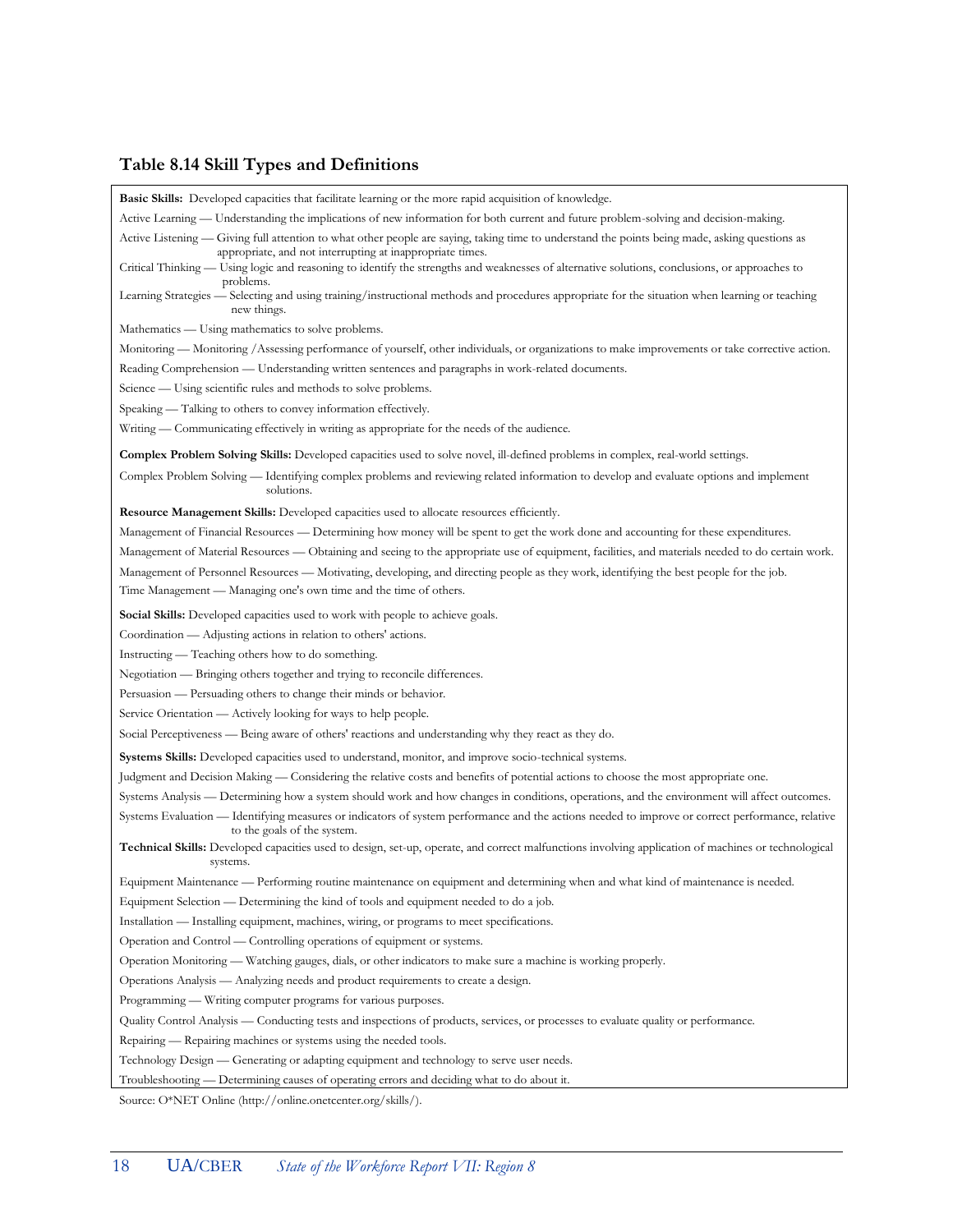|                                       | Selected       | Selected            | Selected       |
|---------------------------------------|----------------|---------------------|----------------|
|                                       | High-Demand    | <b>Fast-Growing</b> | High-Earning   |
|                                       | Occupations    | Occupations         | Occupations    |
| <b>Basic Skills</b>                   |                |                     |                |
| <b>Active Learning</b>                | 20             | 40                  | 48             |
| Active Listening                      | 90             | 85                  | 84             |
| Critical Thinking                     | 88             | 85                  | 86             |
| Learning Strategies                   | 10             | $\overline{0}$      | 28             |
| Mathematics                           | 5              | 5                   | 14             |
| Monitoring                            | 70             | 65                  | 46             |
| Reading Comprehension                 | 78             | 70                  | 76             |
| Science                               | 15             | 10                  | 18             |
| Speaking                              | 80             | 75                  | 82             |
| Writing                               | 35             | 35                  | 54             |
|                                       |                |                     |                |
| <b>Complex Problem Solving Skills</b> |                |                     |                |
| Complex Problem Solving               | 38             | 55                  | 62             |
| <b>Resource Management Skills</b>     |                |                     |                |
| Management of Financial Resources     | 5              | $\overline{0}$      | $\overline{2}$ |
| Management of Material Resources      | $\overline{0}$ | $\overline{0}$      | $\theta$       |
| Management of Personnel Resources     | 8              | $\overline{0}$      | 18             |
| Time Management                       | 35             | 30                  | 24             |
| <b>Social Skills</b>                  |                |                     |                |
| Coordination                          | 55             | 45                  | 40             |
| Instructing                           | 15             | 5                   | 30             |
| Negotiation                           | 3              | 5                   | 10             |
| Persuasion                            | 3              | 10                  | 8              |
| Service Orientation                   | 38             | 50                  | 10             |
| Social Perceptiveness                 | 48             | 45                  | 32             |
| <b>Systems Skills</b>                 |                |                     |                |
| Judgment and Decision Making          | 63             | 50                  | 68             |
| Systems Analysis                      | 10             | 5                   | 4              |
| Systems Evaluation                    | 8              | $\overline{0}$      | $\overline{4}$ |
| <b>Technical Skills</b>               |                |                     |                |
| <b>Equipment Maintenance</b>          | $\overline{0}$ | 5                   | $\theta$       |
| <b>Equipment Selection</b>            | $\overline{0}$ | $\overline{0}$      | $\theta$       |
| Installation                          | $\overline{0}$ | $\overline{0}$      | $\overline{0}$ |
| Operation and Control                 | 5              | 15                  | $\theta$       |
| Operation Monitoring                  | 13             | 20                  | $\overline{0}$ |
| Operations Analysis                   | 5              | 5                   | 8              |
|                                       | 8              | 5                   | $\overline{2}$ |
| Programming                           | 10             | 15                  | $\overline{2}$ |
| Quality Control Analysis<br>Repairing | 3              | 5                   | $\theta$       |
| Technology Design                     | $\overline{0}$ | $\overline{0}$      | $\theta$       |
|                                       | 5              | 5                   | $\overline{0}$ |
| Troubleshooting                       |                |                     |                |

#### **Table 8.15 Percentage of Selected Occupations for Which Skill Is Primary**

Note: Rounding errors may be present.

Source: O\*NET Online and Center for Business and Economic Research, The University of Alabama.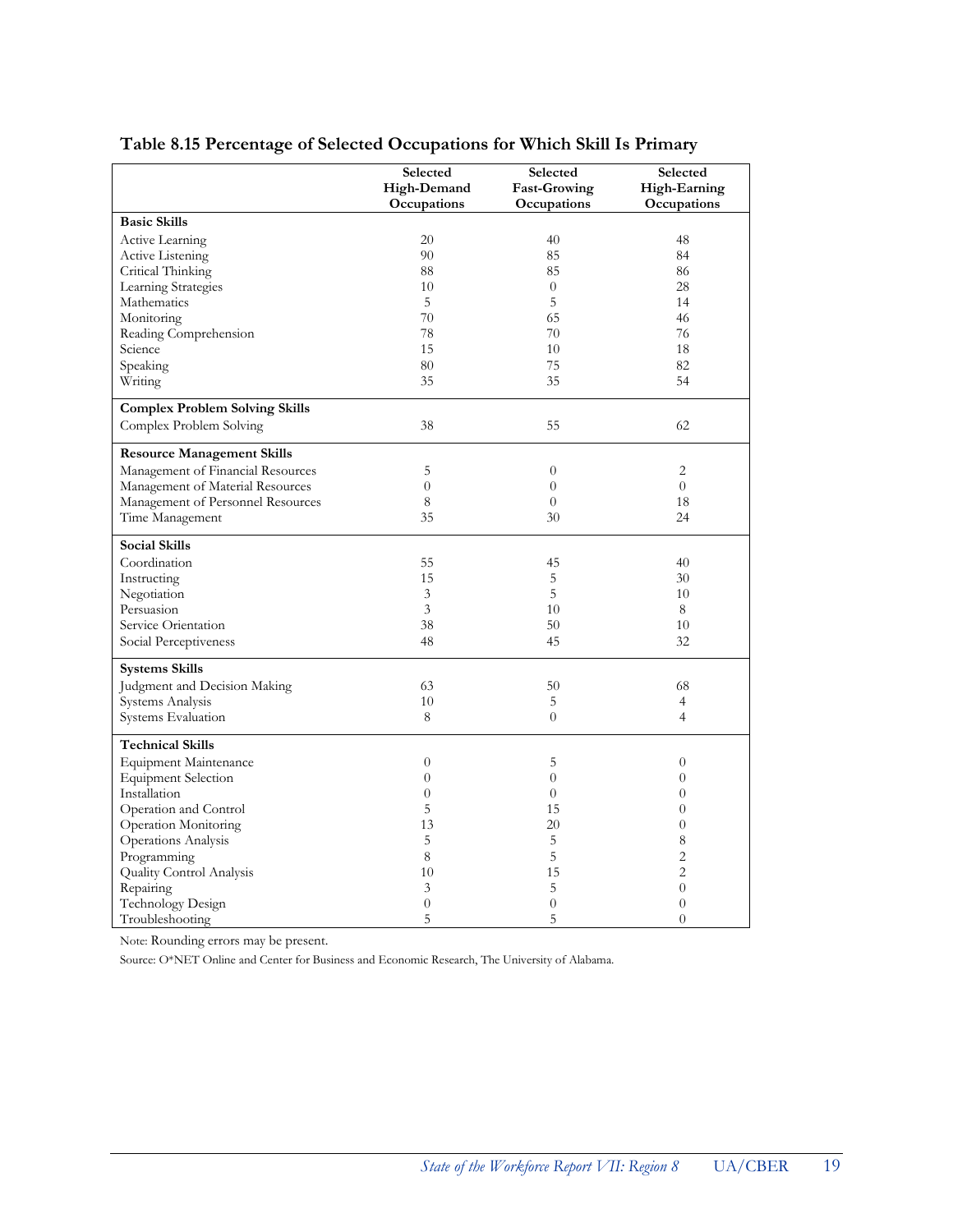High-earning occupations require more active learning, learning strategies, math, science, speaking, writing, complex problem solving, personnel resource management, instructing, negotiation, judgment and decision making, and operation analysis skills than both high-demand and fastgrowing jobs. These are skills that require long training periods and higher educational attainment. However, high-earning jobs involve less technical skills. High-demand occupations need somewhat more basic, resource management, and systems skills than fast-growing occupations; but slightly less technical skills.

Table 8.16 shows skill gap indexes for all 35 skills in Table 8.14 based on a previous projection period (2008 to 2018). Skills gap indexes range up to 100 and are standardized measures of the gap between current supply and projected demand. The index does not provide any information about current or base year skill supply. Its focus is on the projection period and identifies critical skill needs. The index essentially ranks expected training needs. The higher the index the more critical is the skill over the specified projection period.

For policy and planning purposes, skill gap indexes have to be considered together with replacement indexes, which are the expected shares of job openings due to replacement. Although the skills gap indexes are for a previous projection period, they are applicable to current projections. Replacement is necessary because of turnover and people leaving the labor force. The smaller the replacement index, the larger the share of job openings due to growth, which in turn implies a need to increase the pace of skill training. Skill gap indexes point to the need to ramp up the scale of skill training while replacement indexes address the pace of training.

By skill type the skill gap indexes show that for Region 8 basic skills are most critical followed by social, complex problem solving, resource management, system, and technical skills. The importance of basic skills generally and for high-demand, high-growth, and high-earning jobs indicates a strong need for training in these skills. The pace of training needs to increase for technical, systems, and two basic (science and mathematics) skills. The scale of training should be raised for basic and social skills.

#### **Education and Training Issues**

Educational attainment in Region 8 is comparable to that of the state as a whole. Of the population age 25 and over population, 80.8 percent of residents age 25 and over had graduated from high school in 2007 to 2011, compared to 81.9 percent for Alabama. Those with a bachelor's or higher degree were 22.3 percent versus 22.0 percent for the state. Skill and education requirements for jobs keep rising. This highlights a strong need to raise educational attainment in the region.

Table 8.17 shows the number of selected occupations in the region for which a particular education/training category is most common. In general, high-earning occupations require high educational attainment levels; seven of the high-earning occupations do not require a bachelor's or higher degree. Twenty-four (60 percent) of the 40 high-demand occupations require an associate degree at the minimum and 21 (53 percent) require a bachelor's or higher degree. Nine (60 percent) of the 20 fast-growing occupations require a bachelor's or higher degree.

The 2010 to 2020 occupational projections indicate that future jobs will require postsecondary education and training at a minimum. Job ads are increasingly requiring at least a high school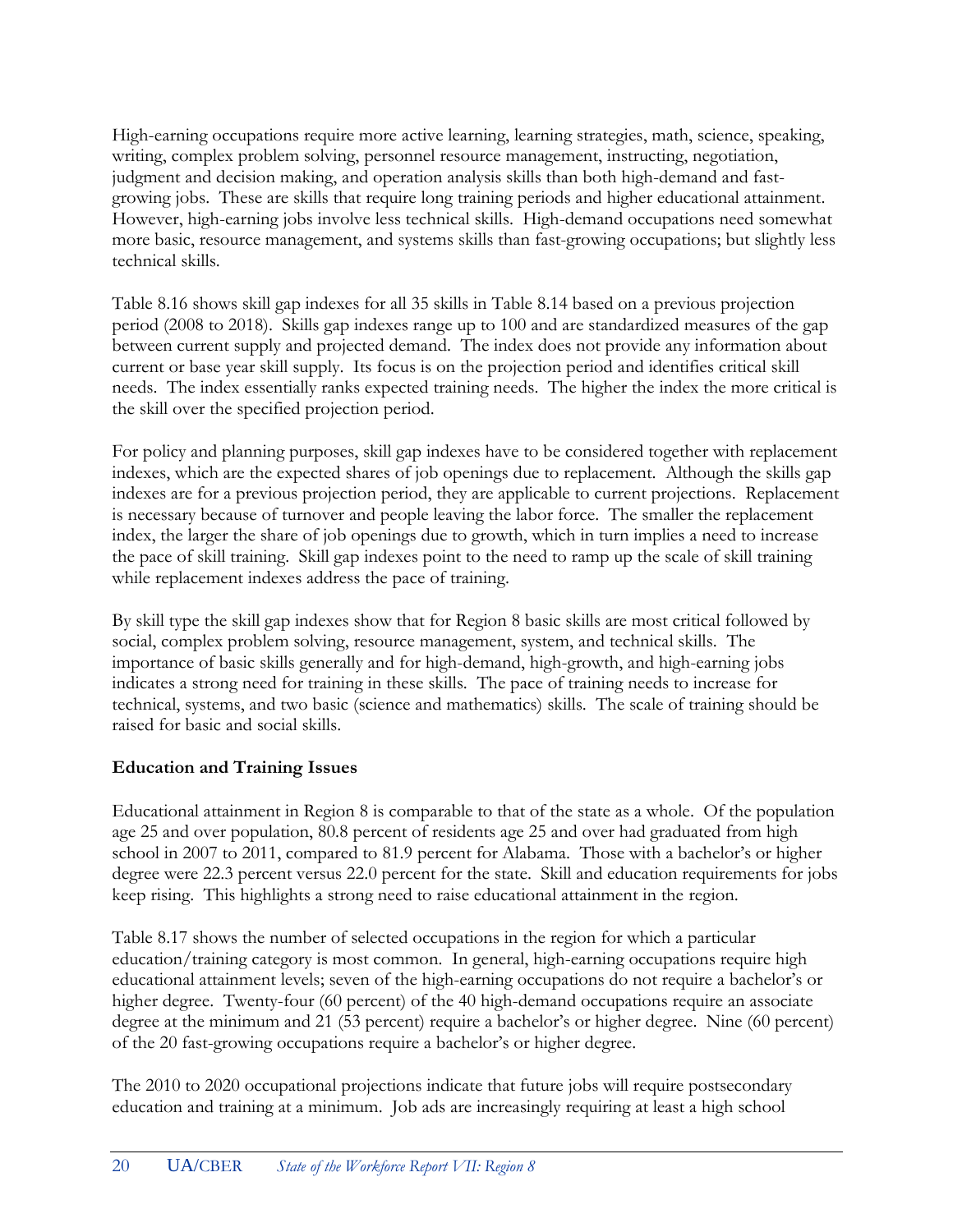diploma or GED. Of the region's 597 occupations, 19 are expected to decline over the period and education and training for these should slow accordingly.

| <b>Skill</b>                      | <b>Total Openings</b><br>(Projected Demand) | Replacement<br>Index | Skills Gap<br>Index |
|-----------------------------------|---------------------------------------------|----------------------|---------------------|
| Active Listening                  | 1,295                                       | 58                   | 100                 |
| Reading Comprehension             | 1,260                                       | 57                   | 97                  |
| Critical Thinking                 | 1,110                                       | 56                   | 94                  |
| Active Learning                   | 985                                         | 55                   | 91                  |
| Speaking                          | 980                                         | 56                   | 89                  |
| Coordination                      | 935                                         | 55                   | 86                  |
| Instructing                       | 985                                         | 56                   | 83                  |
| Monitoring                        | 885                                         | 57                   | 80                  |
| Time Management                   | 850                                         | 54                   | 77                  |
| Writing                           | 855                                         | 56                   | 74                  |
| Social Perceptiveness             | 815                                         | 56                   | 71                  |
| Learning Strategies               | 750                                         | 55                   | 69                  |
| Persuasion                        | 670                                         | 58                   | 66                  |
| Service Orientation               | 650                                         | 56                   | 63                  |
| Judgment and Decision Making      | 530                                         | 57                   | 60                  |
| Complex Problem Identification    | 505                                         | 55                   | 57                  |
| Mathematics                       | 490                                         | 51                   | 54                  |
| <b>Equipment Selection</b>        | 410                                         | 52                   | 51                  |
| Negotiation                       | 340                                         | 59                   | 49                  |
| Management of Personnel Resources | 355                                         | 62                   | 46                  |
| Troubleshooting                   | 285                                         | 51                   | 43                  |
| <b>Equipment Maintenance</b>      | 285                                         | 53                   | 40                  |
| Operation Monitoring              | 200                                         | 53                   | 37                  |
| Quality control                   | 150                                         | 40                   | 34                  |
| Installation                      | 180                                         | 53                   | 31                  |
| Repairing                         | 165                                         | 52                   | 29                  |
| Management of Financial Resources | 190                                         | 63                   | 26                  |
| Operation and Control             | 135                                         | 52                   | 23                  |
| <b>Operations Analysis</b>        | 100                                         | 55                   | 20                  |
| Management of Material Resources  | 115                                         | 65                   | 17                  |
| Science                           | 60                                          | 67                   | 14                  |
| Systems Evaluation                | 90                                          | 61                   | 11                  |
| Systems Analysis                  | 50                                          | 40                   | 9                   |
| Technology Design                 | 40                                          | 50                   | 6                   |
| Programming                       | 10                                          | 50                   | 3                   |

**Table 8.16 Skills Gap Indexes (Base Year 2008 to Projected Year 2018)**

Source: Alabama Department of Labor.

Note: The skills gap indexes are from 2008 to 2018 projection period and not 2010 to 2020.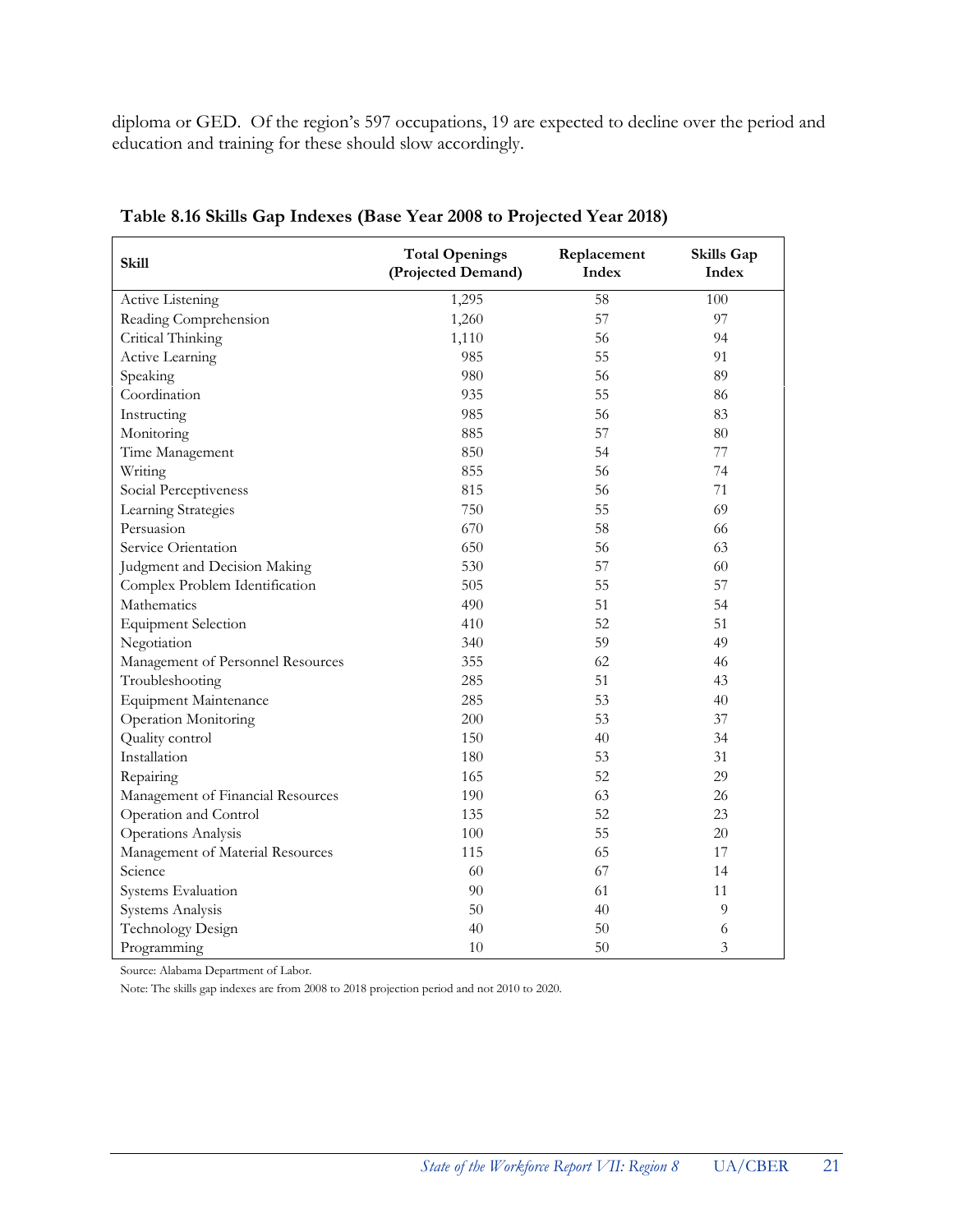|                                                               | Selected           | Selected            | Selected           |
|---------------------------------------------------------------|--------------------|---------------------|--------------------|
|                                                               | High-Demand        | <b>Fast-Growing</b> | High-Earning       |
| <b>Most Common Education/Training Requirements Categories</b> | <b>Occupations</b> | <b>Occupations</b>  | <b>Occupations</b> |
| Doctoral Degree or First Professional Degree                  |                    |                     |                    |

Master's Degree 5 3 3 5 5 3 5 5 2 3 4 5 5 2 3 4 5 5 2 3 4 5 5 2 3 4 5 2 3 4 5 2 3 4 5 2 3 4 5 2 3 4 5 2 3 4 5 2 3 4 5 2 3 4 5 2 3 4 5 2 3 4 5 2 3 4 5 2 3 4 5 2 3 4 5 2 3 4 5 2 3 4 5 2 3 4 5 2 3 4 5 2 3 4 5 2 3 4 5 2 3 4 5 Work Experience Plus a Bachelor's or Higher Degree 5 1 10 10 Bachelor's Degree 11 4 13 Associate Degree 3 0 2 Postsecondary Non-Degree Plus On-the-job Training 0 0 1 0 0 1 0 0 1 0 0 1 0 0 1 0 0 1 0 1 0 0 1 0 1 0 1 0 1 0 1 0 1 0 1 0 1 0 1 0 1 0 1 0 1 0 1 0 1 0 1 0 1 0 1 0 1 0 1 0 1 0 1 0 1 0 1 0 1 0 1 0 1 0 1 0 1 0 1 0 1 0 1 0 1 0 Postsecondary Non-Degree 2 2 0 Some College, no Degree Plus On-the-job Training  $\begin{array}{ccc} 0 & 0 & 0 \\ 0 & 0 & 0 \end{array}$ Some College, no Degree 0 0 0 High School Diploma Plus On-the-job Training 11 11 5 1 High School Diploma 0 0 4 Less than High School Plus On-the-job Training  $\begin{array}{ccc} 1 & 3 & 0 \\ 0 & 1 & 0 \end{array}$ 

#### **Table 8.17 Number of Selected Occupations by Education/Training Requirement**

Less than High School  $\begin{array}{cccc} 0 & 0 & 0 \\ 0 & 0 & 0 \end{array}$ Note: The on-the-job training refers to the typical on-the-job training needed to attain competency in the occupation in addition to the typical education needed for entry to the occupation. This could be long-term, moderate-term, or short-term on-the-job training. **Long-term** requires more than 12 months on-the-job training. **Moderate-term** requires one to 12 months of on-the-job training. **Short-term** requires up to one month of onthe-job training. These types of training are more common in occupations that require postsecondary non-degree or less educational attainment. Other types of on-the-job training requirements that may be needed but are not shown on the table are apprenticeship and internship/residency that are typical in certain professions many of which require higher educational attainment.

Source: O\*NET Online; Center for Business and Economic Research, The University of Alabama; and Alabama Department of Labor.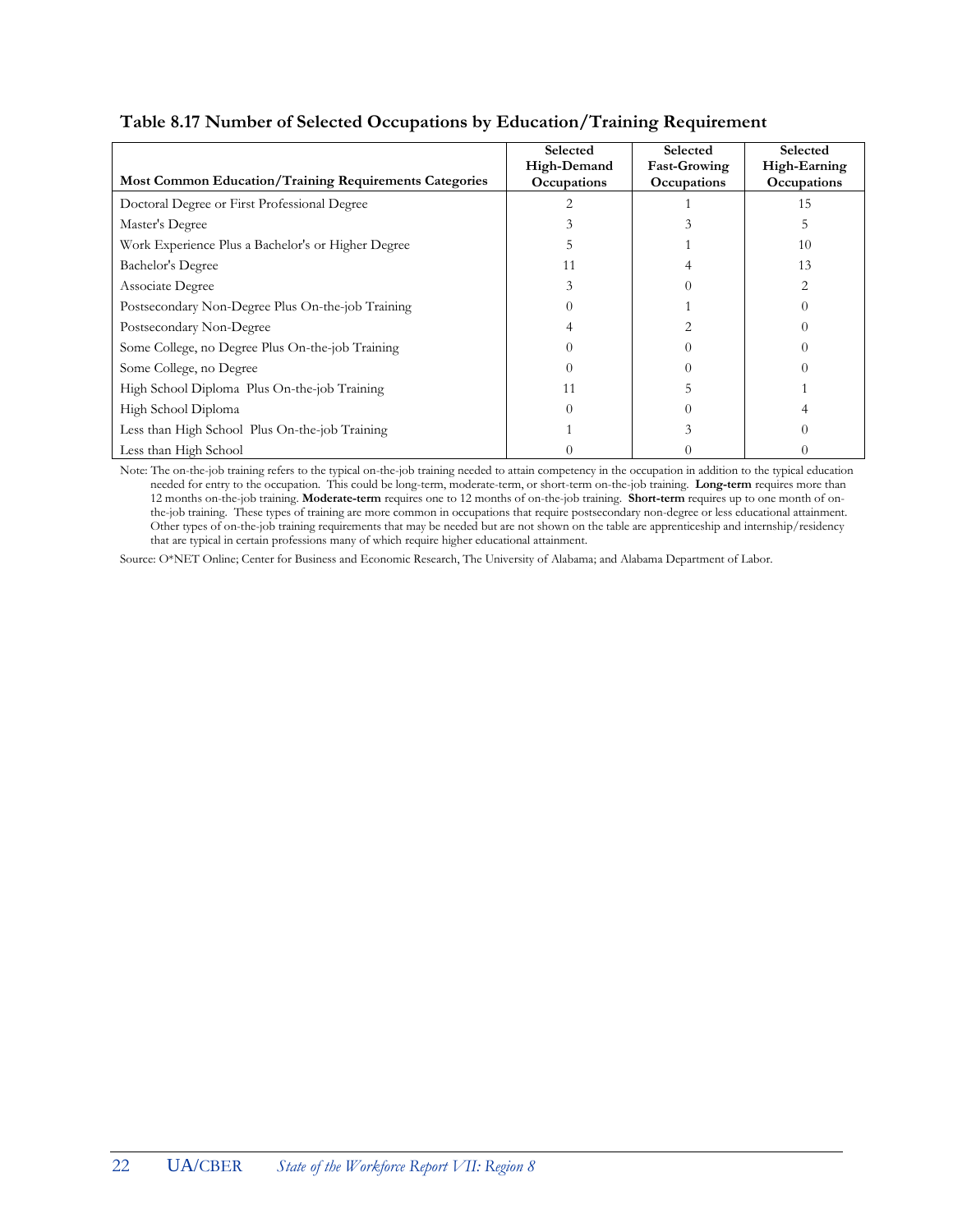## **Implications and Recommendations**

Regional economic growth is currently low but is projected to be greater than the growth of prime working age population in the long term. From a 2010 base, worker shortfalls of 7,831 and 17,672 are estimated for 2020 and 2030, respectively (Table 8.18). Worker shortfalls may be somewhat underestimated because of BRAC-related troop increases and job opportunities at nearby Fort Benning in Georgia which are partially responsible for the expected population gains. A focus on both worker skills and the expected shortfall must be priorities for 2030. Worker shortfalls for critical occupations will need to be addressed as well.

#### **Table 8.18 Expected Worker Shortfall**

|                                       | 2010-2020 | 2010-2030 |
|---------------------------------------|-----------|-----------|
| Total population growth (percent)     | 9.5       | 18.0      |
| Age 20-64 population growth (percent) | 6.2       | 10.1      |
| Job growth (percent)                  | 13.9      | 27.5      |
| Worker shortfall (percent)            | 77        | 17.3      |
| Worker shortfall (number)             | 7,831     | 17,672    |

Source: Center for Business and Economic Research, The University of Alabama.

Employment is critical to economic development and so strategies to address worker skill needs and potential shortfalls for critical occupations must be adopted and implemented. Such strategies should aim at increasing labor force participation and raising worker productivity and might include: (1) improvements in education and its funding; (2) continuation and enhancement of programs to assess, retrain, and place dislocated workers; (3) focus on hard-to-serve populations (e.g. out-ofschool youth); (4) lowering the high school dropout rate; (5) use of economic opportunities to attract new residents; (6) facilitation of in-commuting; and (7) encouragement of older worker participation in the labor force.

Improving education is vital because a highly educated and productive workforce is a critical economic development asset. The education and training requirements of high-demand, fastgrowing, and high-earning occupations show the significance of education in developing the workforce of the future. The importance of basic skills generally and for high-demand, high-growth, and high-earning jobs demonstrates a strong need for training in these skills. In Region 8 the pace of training needs to increase for technical, systems, and two basic (science and mathematics) skills while the scale of training is raised for basic and social skills. Ideally, all high school graduates should possess basic skills so that postsecondary and higher education can focus on other and more complex skills while enhancing these basic skills. Employers should be an integral part of planning for training as they can help identify future skill needs and any existing gaps. Education and training for the 20 sharp-declining occupations in Table 8.13 should slow accordingly.

Another very important reason to improve education is that more educated people are more likely to work; data on worker participation and educational attainment show that labor force participation increases with worker education. Productivity also rises with education, which yields high private and social returns. Workforce development must view all of the education and other programs (e.g. adult education, career technical training, worker retraining, career readiness, etc.) as one system.